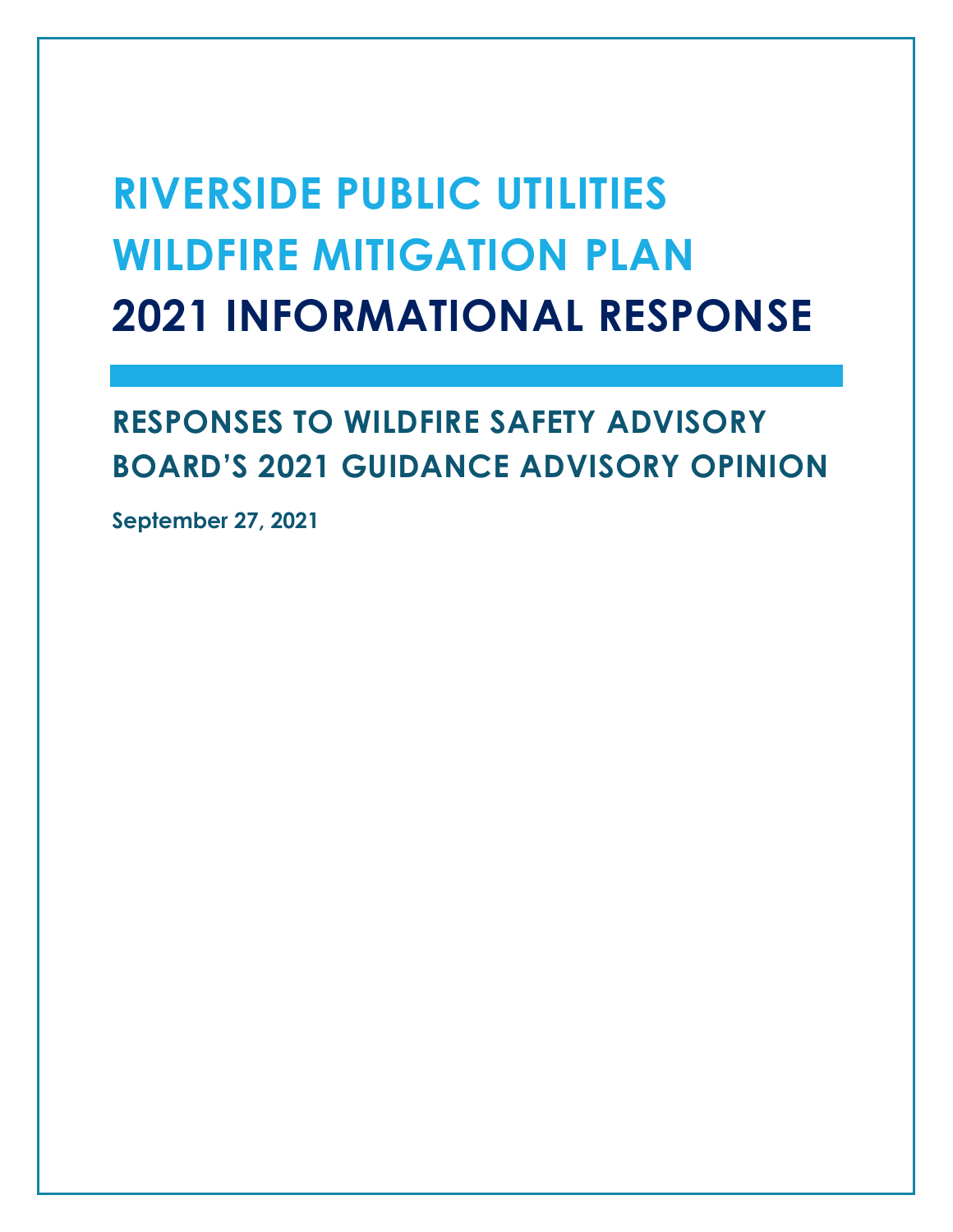### **I. PURPOSE OF THIS 2021 INFORMATIONAL RESPONSE**

The California Wildfire Safety Advisory Board (WSAB) issued the *Guidance Advisory Opinion for the 2021 Wildfire Mitigation Plans of Electric Publicly Owned Utilities and Cooperatives* ("2021 WSAB Guidance Advisory Opinion") on December 15, 2020. Riverside Public Utilities (RPU) provides this document to the WSAB in order to respond to each of the recommendations included in the 2021 WSAB Guidance Advisory Opinion. RPU is providing this narrative response and/or a cross reference to the location in its 2021 Wildfire Mitigation Plan (WMP), where the topic is addressed. Where the recommendation is not applicable to RPU, the response will provide a brief description supporting this conclusion.

### **II. CONTEXT SETTING INFORMATION**

**WSAB** requested that POUs provide an informational table to assist the Staff and Board members in understanding the unique characteristics of each POU.

|                                                      | <b>RPU</b>                                                        |                           |  |
|------------------------------------------------------|-------------------------------------------------------------------|---------------------------|--|
| <b>Service Territory Size</b>                        | 81.5 square miles                                                 |                           |  |
|                                                      | $\checkmark$ Transmission                                         |                           |  |
| <b>Owned Assets</b>                                  | $\checkmark$ Distribution                                         |                           |  |
|                                                      | $\checkmark$ Generation                                           |                           |  |
| <b>Number of Customers</b><br><b>Served</b>          | 111,161 electric customer accounts (as of 6/30/2020)              |                           |  |
| <b>Population Within Service</b><br><b>Territory</b> | 330,000 residents, 24,000 businesses with about 134,000 employees |                           |  |
|                                                      | <b>Number of Accounts</b>                                         | Share of Total Load (MWh) |  |
|                                                      | 89% Residential                                                   | 36% Residential           |  |
| <b>Customer Class Makeup</b>                         | <1% Government                                                    | 3% Government             |  |
|                                                      | <1% Agricultural                                                  | <1% Agricultural          |  |
|                                                      | 10% Small/Medium Business                                         | 18% Small/Medium Business |  |
|                                                      | 1% Commercial/Industrial                                          | 42% Commercial/Industrial |  |

### **Table 1: Context-Setting Information**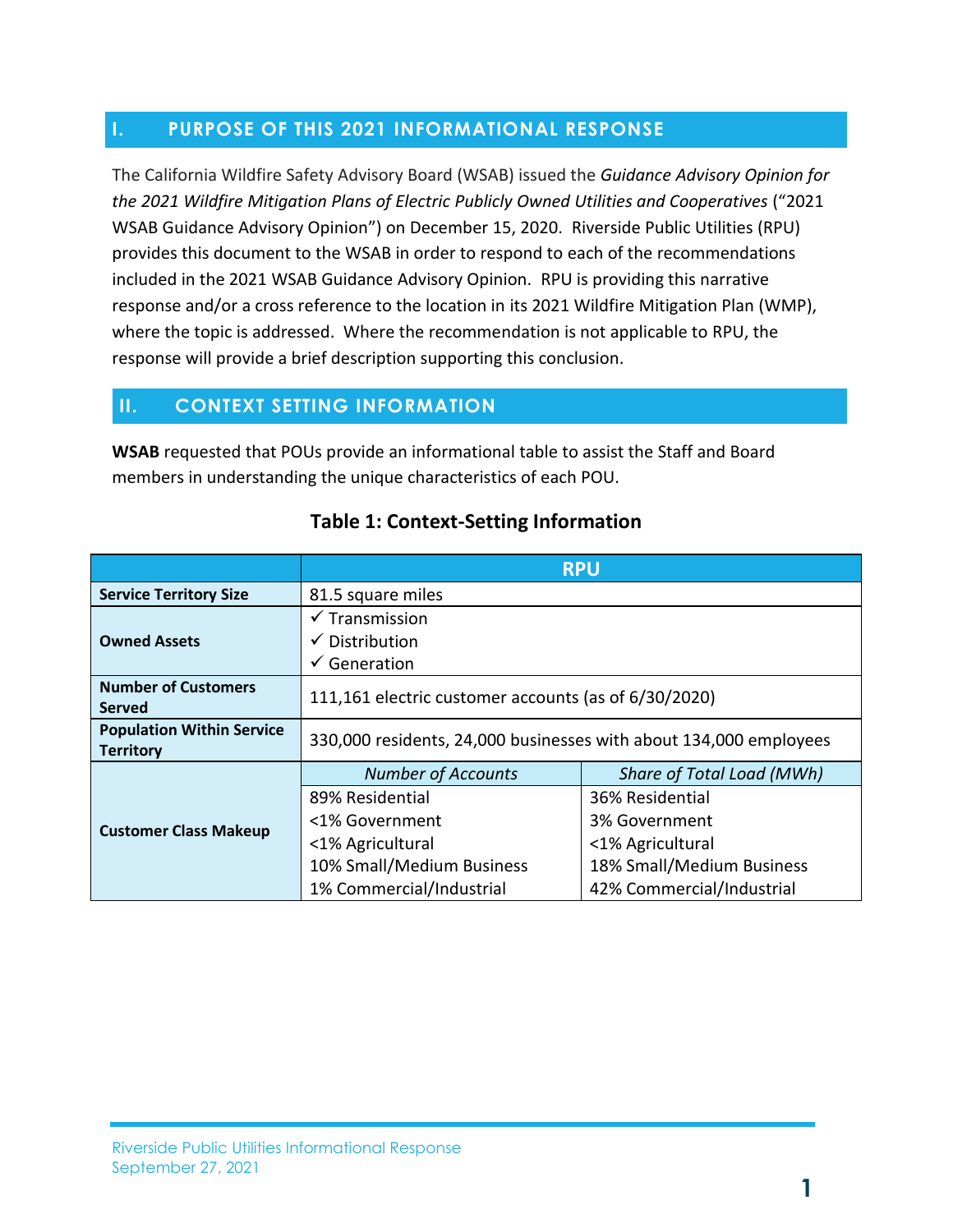|                                                                                                                     | <b>RPU</b>                                                                                                                                                                                                                                                                                                                                                                                                                                                                                                                                                                                                                                                                                                                           |  |
|---------------------------------------------------------------------------------------------------------------------|--------------------------------------------------------------------------------------------------------------------------------------------------------------------------------------------------------------------------------------------------------------------------------------------------------------------------------------------------------------------------------------------------------------------------------------------------------------------------------------------------------------------------------------------------------------------------------------------------------------------------------------------------------------------------------------------------------------------------------------|--|
| <b>Service Territory</b><br>Location/Topography <sup>1</sup>                                                        | 5.3% Agriculture<br>1.9% Hardwood Woodland<br>5.7% Herbaceous<br>8.1% Shrub<br>78.5% Urban<br>0.2% Water<br>0.3% Wetland                                                                                                                                                                                                                                                                                                                                                                                                                                                                                                                                                                                                             |  |
| <b>Service Territory</b><br>Wildland Urban Interface <sup>2</sup><br>(based on total area)                          | 13.7% Wildland Urban Interface<br>8.2% Wildland Urban Intermix                                                                                                                                                                                                                                                                                                                                                                                                                                                                                                                                                                                                                                                                       |  |
| <b>Percent of Service</b><br><b>Territory in CPUC High Fire</b><br><b>Threat Districts (based on</b><br>total area) | $\checkmark$ Includes maps<br>Tier 2: 15.4%<br>Tier 3: 0.5%                                                                                                                                                                                                                                                                                                                                                                                                                                                                                                                                                                                                                                                                          |  |
| <b>Prevailing Wind Directions</b><br>& Speeds by Season                                                             | Wind direction in Riverside is most often from the West between<br>March and September, with an average wind speed of 9 mph and gusts<br>of 22 mph. Between October and February, wind direction varies from<br>WNW to NNE, with an average wind speed of 7 mph and gusts of 24<br>mph.                                                                                                                                                                                                                                                                                                                                                                                                                                              |  |
| <b>Miles of Owned Lines</b><br>Underground and/or<br><b>Overhead</b>                                                | Overhead Distribution: 517 miles<br><b>Overhead Transmission: 91 miles</b><br>Underground Distribution: 831 miles<br><b>Underground Transmission: 5 miles</b><br>Explanatory Note 1 - Methodology for Measuring "Miles": [e.g., circuit miles,<br>line miles.]<br>The methodology for measuring miles is circuit miles. The total length in miles<br>of separate circuits regardless of the number of conductors used per circuit.<br>Explanatory Note 2 - Description of Unique Ownership Circumstances:<br>The 7 Transmission lines serving the service territory have joint ownership<br>between Southern California Edison and City of Riverside. The lines outside of<br>the service territory are owned and maintained by SCE. |  |

l

<sup>&</sup>lt;sup>1</sup> This data shall be based on the California Department of Forestry and Fire Protection, California Multi-Source Vegetation Layer Map, depicting WHR13 Types (Wildlife Habitat Relationship classes grouped into 13 major land cover types) *available at*[: https://www.arcgis.com/home/item.html?id=b7ec5d68d8114b1fb2bfbf4665989eb3.](https://www.arcgis.com/home/item.html?id=b7ec5d68d8114b1fb2bfbf4665989eb3) 

<sup>&</sup>lt;sup>2</sup> This data shall be based on the definitions and maps maintained by the United States Department of Agriculture, as most recently assembled in *The 2010 Wildland-Urban Interface of the Conterminous United States*, *available at* [https://www.fs.fed.us/nrs/pubs/rmap/rmap\\_nrs8.pdf.](https://www.fs.fed.us/nrs/pubs/rmap/rmap_nrs8.pdf)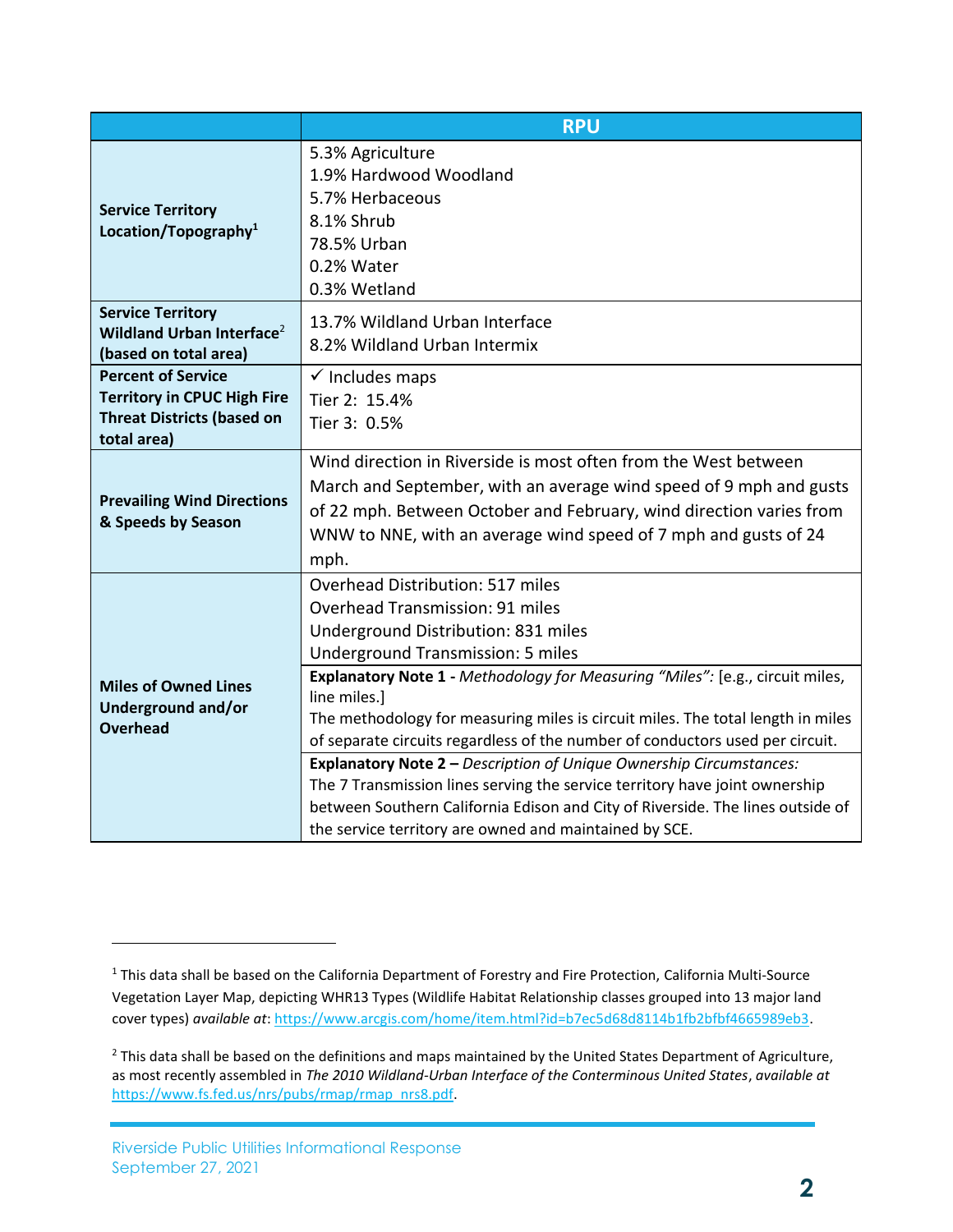|                                                                                                                           | <b>RPU</b>                                                                                                                                                                                                                                                                             |                            |
|---------------------------------------------------------------------------------------------------------------------------|----------------------------------------------------------------------------------------------------------------------------------------------------------------------------------------------------------------------------------------------------------------------------------------|----------------------------|
|                                                                                                                           | Explanatory Note 3 - Additional Relevant Context: [e.g., percentage of lines<br>located outside service territory]<br>The 7 transmission lines outside of Riverside service territory totals 22 circuit<br>miles. It is not included in the overhead transmission total for Riverside. |                            |
|                                                                                                                           | Overhead Distribution Lines as % of Total Distribution System<br>(Inside and Outside Service Territory)                                                                                                                                                                                |                            |
| <b>Percent of Owned Lines in</b>                                                                                          | Tier 2: 6.2%<br>Tier 3: 0.5%<br>Overhead Transmission Lines as % of Total Transmission System                                                                                                                                                                                          |                            |
| <b>CPUC High Fire Threat</b><br><b>Districts</b>                                                                          | (Inside and Outside Service Territory)                                                                                                                                                                                                                                                 |                            |
|                                                                                                                           | Tier 2: 11.1%<br>Tier 3:0%                                                                                                                                                                                                                                                             |                            |
| Customers have ever lost service due to an IOU PSPS event?<br>$\Box$ Yes $\checkmark$ No                                  |                                                                                                                                                                                                                                                                                        |                            |
| Customers have ever been notified of a potential loss of<br>service to due to a forecasted IOU PSPS event?                |                                                                                                                                                                                                                                                                                        | $\Box$ Yes $\checkmark$ No |
| Has developed protocols to pre-emptively shut off<br>electricity in response to elevated wildfire risks?                  |                                                                                                                                                                                                                                                                                        | $\checkmark$ Yes $\Box$ No |
| Has previously pre-emptively shut off electricity in response<br>$\Box$ Yes $\checkmark$ No<br>to elevated wildfire risk? |                                                                                                                                                                                                                                                                                        |                            |

### **III. CROSS REFERENCE TO STATUTORY REQUIREMENTS**

WSAB requested that POUs provide a clear roadmap as to where each statutory requirement is addressed within the POU WMP.

### **Table 2: Cross References to Statutory Requirements**

| <b>Requirement</b>                     | <b>Statutory Language</b>                                                                                                                                                                                                                                                                                                         | <b>Location in</b><br><b>WMP</b> |
|----------------------------------------|-----------------------------------------------------------------------------------------------------------------------------------------------------------------------------------------------------------------------------------------------------------------------------------------------------------------------------------|----------------------------------|
| <b>Persons</b>                         | PUC § 8387(b)(2)(A): An accounting of the responsibilities of                                                                                                                                                                                                                                                                     | Sec. II.C.                       |
| <b>Responsible</b>                     | persons responsible for executing the plan.                                                                                                                                                                                                                                                                                       | Page 16                          |
| <b>Objectives of</b>                   | PUC § 8387(b)(2)(B): The objectives of the wildfire mitigation                                                                                                                                                                                                                                                                    | Sec. I.D.                        |
| the Plan                               | plan.                                                                                                                                                                                                                                                                                                                             | Page: 6                          |
| <b>Preventive</b><br><b>Strategies</b> | PUC § 8387(b)(2)(C): A description of the preventive strategies<br>and programs to be adopted by the local publicly owned<br>electric utility or electrical cooperative to minimize the risk of<br>its electrical lines and equipment causing catastrophic wildfires,<br>including consideration of dynamic climate change risks. | Sec. IV<br>Pages 29-36           |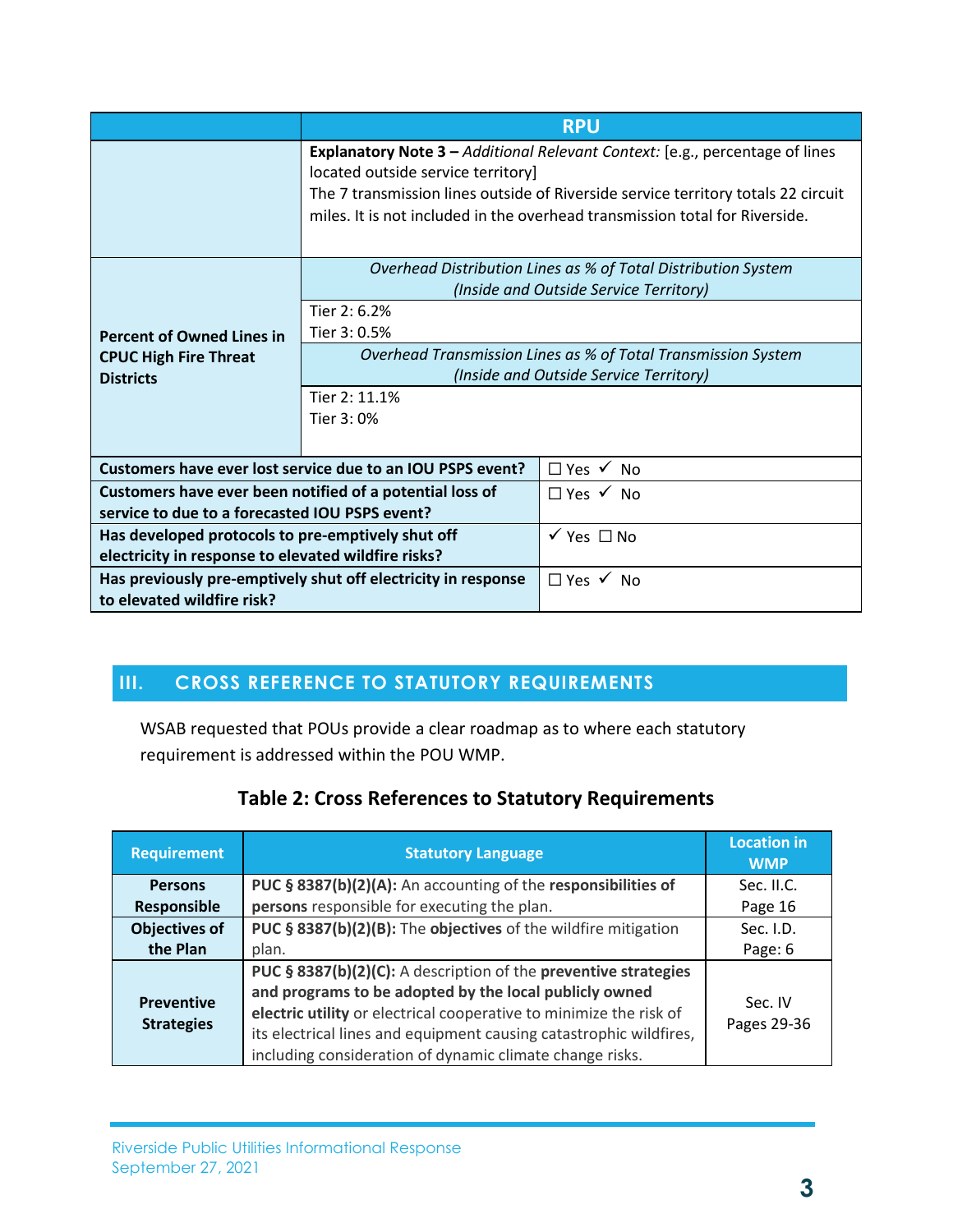| <b>Requirement</b>                                          | <b>Statutory Language</b>                                                                                                                                                                                                                                                                                                                                                                                                                                                                                                                                                                                                                                                                                                                                              | <b>Location in</b><br><b>WMP</b> |
|-------------------------------------------------------------|------------------------------------------------------------------------------------------------------------------------------------------------------------------------------------------------------------------------------------------------------------------------------------------------------------------------------------------------------------------------------------------------------------------------------------------------------------------------------------------------------------------------------------------------------------------------------------------------------------------------------------------------------------------------------------------------------------------------------------------------------------------------|----------------------------------|
| <b>Evaluation</b><br><b>Metrics</b>                         | PUC § 8387(b)(2)(D): A description of the metrics the local<br>publicly owned electric utility or electrical cooperative plans<br>to use to evaluate the wildfire mitigation plan's performance<br>and the assumptions that underlie the use of those metrics.                                                                                                                                                                                                                                                                                                                                                                                                                                                                                                         | Sec. VI.A.<br>Page 41            |
| Impact of<br><b>Metrics</b>                                 | PUC § 8387(b)(2)(E): A discussion of how the application of<br>previously identified metrics to previous wildfire mitigation<br>plan performances has informed the wildfire mitigation plan.                                                                                                                                                                                                                                                                                                                                                                                                                                                                                                                                                                           | Sec. VII.<br>Pages 45-46         |
| Deenergization<br><b>Protocols</b>                          | PUC § 8387(b)(2)(F): Protocols for disabling reclosers and<br>deenergizing portions of the electrical distribution system that<br>consider the associated impacts on public safety, as well as<br>protocols related to mitigating the public safety impacts of<br>those protocols, including impacts on critical first responders<br>and on health and communication infrastructure.                                                                                                                                                                                                                                                                                                                                                                                   | Sec. III.C.<br>Page 34           |
| <b>Customer</b><br><b>Notification</b><br><b>Procedures</b> | PUC § 8387(b)(2)(G): Appropriate and feasible procedures for<br>notifying a customer who may be impacted by the<br>deenergizing of electrical lines. The procedures shall consider<br>the need to notify, as a priority, critical first responders, health<br>care facilities, and operators of telecommunications<br>infrastructure.                                                                                                                                                                                                                                                                                                                                                                                                                                  | Sec. V.B.<br>Page 37-38          |
| Vegetation<br><b>Management</b>                             | PUC § 8387(b)(2)(H): Plans for vegetation management.                                                                                                                                                                                                                                                                                                                                                                                                                                                                                                                                                                                                                                                                                                                  | Sec. IV.B.<br>Page 31-32         |
| <b>Inspections</b>                                          | PUC § 8387(b)(2)(I): Plans for inspections of the local publicly<br>owned electric utility's or electrical cooperative's electrical<br>infrastructure.                                                                                                                                                                                                                                                                                                                                                                                                                                                                                                                                                                                                                 | Sec. IV.B.<br>Page 30-32         |
| <b>Prioritization of</b><br><b>Wildfire Risks</b>           | PUC § 8387(b)(2)(J): A list that identifies, describes, and<br>prioritizes all wildfire risks, and drivers for those risks,<br>throughout the local publicly owned electric utility's or<br>electrical cooperative's service territory. The list shall include,<br>but not be limited to, both of the following:<br>(i) Risks and risk drivers associated with design, construction,<br>operation, and maintenance of the local publicly owned electric<br>utility's or electrical cooperative's equipment and facilities.<br>(ii) Particular risks and risk drivers associated with topographic<br>and climatological risk factors throughout the different parts of<br>the local publicly owned electric utility's or electrical<br>cooperative's service territory. | Sec. III<br>Page 20-28           |
| <b>CPUC Fire</b><br><b>Threat Map</b><br><b>Adjustments</b> | PUC § 8387(b)(2)(K): Identification of any geographic area in<br>the local publicly owned electric utility's or electrical<br>cooperative's service territory that is a higher wildfire threat<br>than is identified in a commission fire threat map, and<br>identification of where the commission should expand a high                                                                                                                                                                                                                                                                                                                                                                                                                                               | Sec. III<br>Page 20-28           |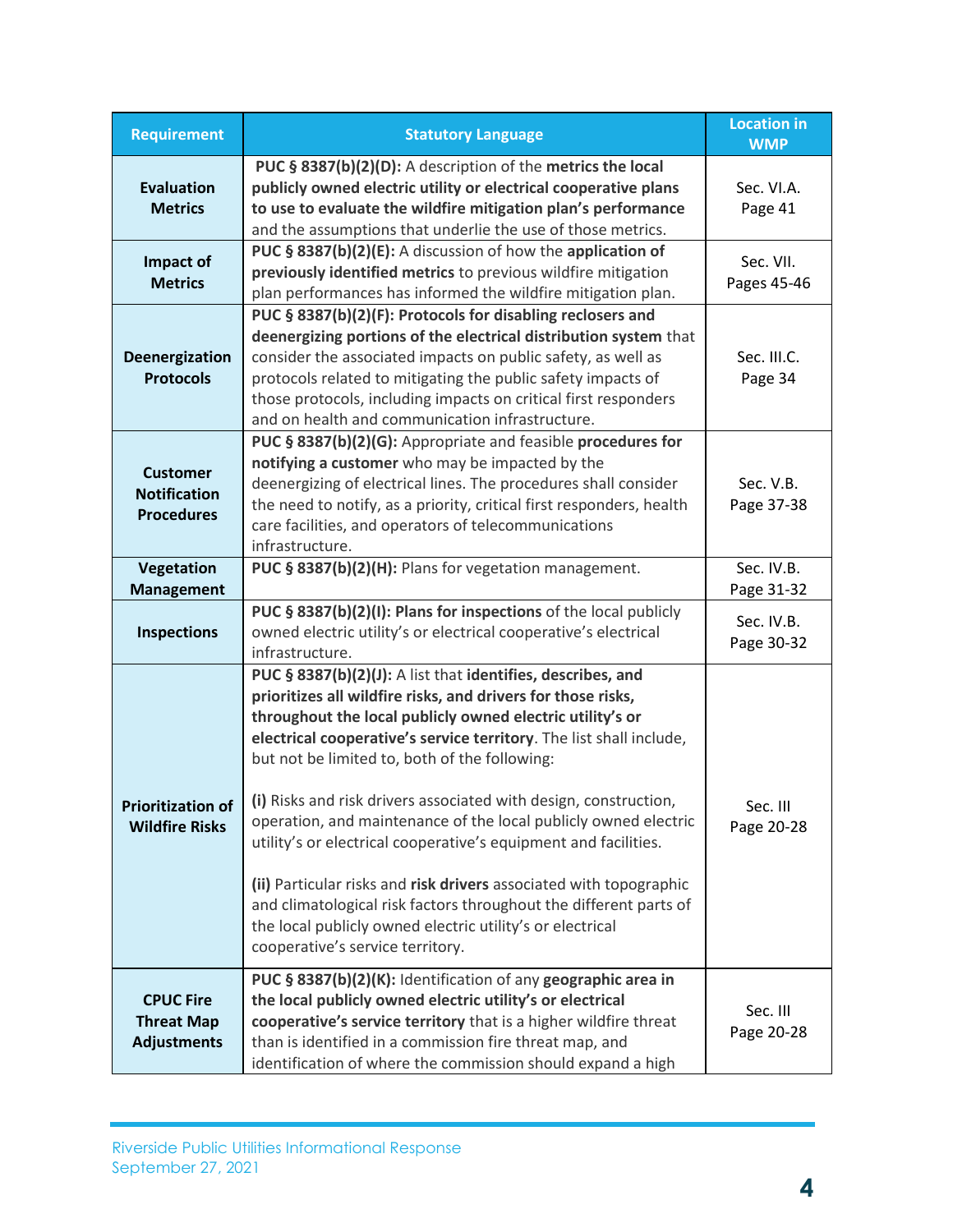| <b>Requirement</b>                           | <b>Statutory Language</b>                                                                                                                                                                                                                                                                                                                                                                                                                                                                                                                                                                                                                              | <b>Location in</b><br><b>WMP</b> |
|----------------------------------------------|--------------------------------------------------------------------------------------------------------------------------------------------------------------------------------------------------------------------------------------------------------------------------------------------------------------------------------------------------------------------------------------------------------------------------------------------------------------------------------------------------------------------------------------------------------------------------------------------------------------------------------------------------------|----------------------------------|
|                                              | fire threat district based on new information or changes to the<br>environment.                                                                                                                                                                                                                                                                                                                                                                                                                                                                                                                                                                        |                                  |
| Enterprisewide<br><b>Risks</b>               | PUC § 8387(b)(2)(L): A methodology for identifying and<br>presenting enterprisewide safety risk and wildfire-related risk.                                                                                                                                                                                                                                                                                                                                                                                                                                                                                                                             | Sec. III<br>Page 20-28           |
| <b>Restoration of</b><br><b>Service</b>      | PUC § 8387(b)(2)(M): A statement of how the local publicly<br>owned electric utility or electrical cooperative will restore<br>service after a wildfire.                                                                                                                                                                                                                                                                                                                                                                                                                                                                                               | Sec. IV.C.<br>Page 33            |
| <b>Monitor and</b><br><b>Audit</b>           | PUC § 8387(b)(2)(N): A description of the processes and<br>procedures the local publicly owned electric utility or electrical<br>cooperative shall use to do all of the following                                                                                                                                                                                                                                                                                                                                                                                                                                                                      |                                  |
|                                              | (i) Monitor and audit the implementation of the wildfire<br>mitigation plan.                                                                                                                                                                                                                                                                                                                                                                                                                                                                                                                                                                           |                                  |
|                                              | (ii) Identify any deficiencies in the wildfire mitigation plan<br>or its implementation, and correct those deficiencies.                                                                                                                                                                                                                                                                                                                                                                                                                                                                                                                               | Sec. VI<br>Pages 41-44           |
|                                              | (iii) Monitor and audit the effectiveness of electrical line<br>and equipment inspections, including inspections<br>performed by contractors, that are carried out under the<br>plan, other applicable statutes, or commission rules.                                                                                                                                                                                                                                                                                                                                                                                                                  |                                  |
| Qualified<br>Independent<br><b>Evaluator</b> | PUC § 8387(c): The local publicly owned electric utility or<br>electrical cooperative shall contract with a qualified<br>independent evaluator with experience in assessing the safe<br>operation of electrical infrastructure to review and assess the<br>comprehensiveness of its wildfire mitigation plan. The<br>independent evaluator shall issue a report that shall be made<br>available on the Internet Web site of the local publicly owned<br>electric utility or electrical cooperative, and shall present the<br>report at a public meeting of the local publicly owned electric<br>utility's or electrical cooperative's governing board. | Sec. VI.D.<br>Page 43            |

### **IV. WSAB GUIDANCE ADVISORY OPINION RECOMMENDATIONS**

The WSAB Guidance Advisory Opinion identifies 14 specific recommendations that POUs are requested to address in their 2021 WMPs. As specified in Public Utilities Code § 8387(b)(1), each POU is required to perform a comprehensive revision to the POU's WMP at least once every three years. Pursuant to this guidance, the POUs will be updating their WMPs based on the direction of their local governing boards within this 3-year cycle. Because the WSAB's recommendations have been provided after the initial WMP submission, the POUs will have varying capacities to fully address each recommendation in their 2021 WMP. This Section IV restates each of the WSAB recommendations and provides an opportunity for each POU to do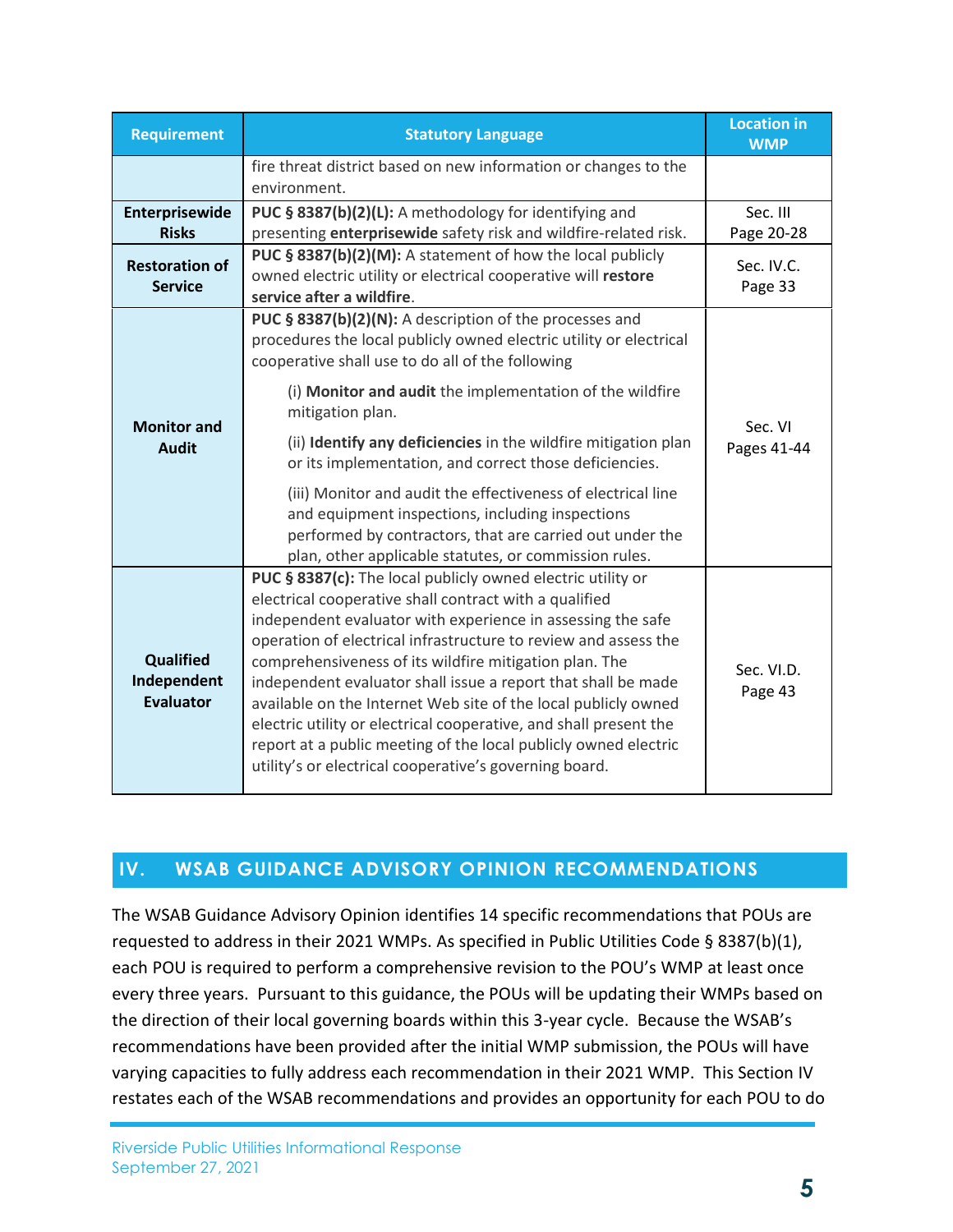one or more of the following: (1) provide a narrative response to the recommendation; (2) provide a cross refence to where in the POU's WMP this topic is addressed; (3) describe why the recommendation is not applicable to the POU; or (4) inform the WSAB of the POU's intent to address the recommendation at the point of the POU's next comprehensive revision, occurring in either the 2022 or 2023 WMP.

| <b>WSAB</b><br><b>Recommendation</b>                                                                 | <b>Description</b>                                                                                                                                                                                                                                                                                                                                                                                                                                                                                           | <b>Plan</b><br><b>Section</b>                    |
|------------------------------------------------------------------------------------------------------|--------------------------------------------------------------------------------------------------------------------------------------------------------------------------------------------------------------------------------------------------------------------------------------------------------------------------------------------------------------------------------------------------------------------------------------------------------------------------------------------------------------|--------------------------------------------------|
| 1 - Context Setting<br><b>Information</b>                                                            | Provide context-setting information about the POU and<br>provide a simple guide to where the statutory<br>requirements are addressed within the WMP.                                                                                                                                                                                                                                                                                                                                                         | Sec. II                                          |
| 2 - WMP Public<br><b>Review and</b><br><b>Approval</b><br><b>Process</b>                             | Provide a short description of the POU's public review<br>and approval (if required) for the WMP. This description<br>may also include a brief explanation of the funding<br>mechanisms for wildfire mitigation efforts                                                                                                                                                                                                                                                                                      | Sec. VI.E.                                       |
| $3 -$ Qualified<br>Independent<br><b>Evaluator (QIE)</b><br><b>Reporting</b>                         | Identify where the POU has posted the most recent<br>Independent Evaluator (IE) Report, and if the POU plans<br>to enhance future IE reports, please summarize in what<br>ways.                                                                                                                                                                                                                                                                                                                              | Secs. VI.E.<br>and F.                            |
| $4 - Develop$<br><b>Collective</b><br><b>Guidelines for</b><br><b>Future WMPs</b>                    | In collaboration with POU industry associations, develop<br>WMP guidelines for future WMPs and understand that it<br>may take multiple cycles for POUs to integrate these<br>recommendations into the WMPs.                                                                                                                                                                                                                                                                                                  | Various<br>Sections<br><b>Discuss</b><br>Collab. |
| 5 - Customer<br>Impact from IOU<br><b>PSPS</b>                                                       | Describe the potential impact investor-owned utilities<br>(IOU) public safety power shutoff (PSPS) events could<br>have on the POU customers and how the POU manages<br>these impacts.<br>• Relationship between the IOU and the POU during<br><b>PSPS</b> events<br>• POU impact at the transmission and distribution<br>level<br>• Back-up generator provisions for customers<br>• Operations and communications to proactively<br>deenergize lines during elevated wildfire risk,<br>absent a formal PSPS | Sec. III.F.                                      |
| $6$ – Customer<br><b>Communications</b><br><b>Plan During</b><br><b>Wildfires and</b><br><b>PSPS</b> | Describe the utility customer communication plans<br>concerning wildfires and PSPS, and in particular describe<br>the methods, content and timing used to communicate<br>with the most vulnerable customers, such as Access and<br>Functional Needs (AFN) customers, medical baseline                                                                                                                                                                                                                        | Sec. V                                           |

### **Table 2: Cross References to WSAB Recommendations**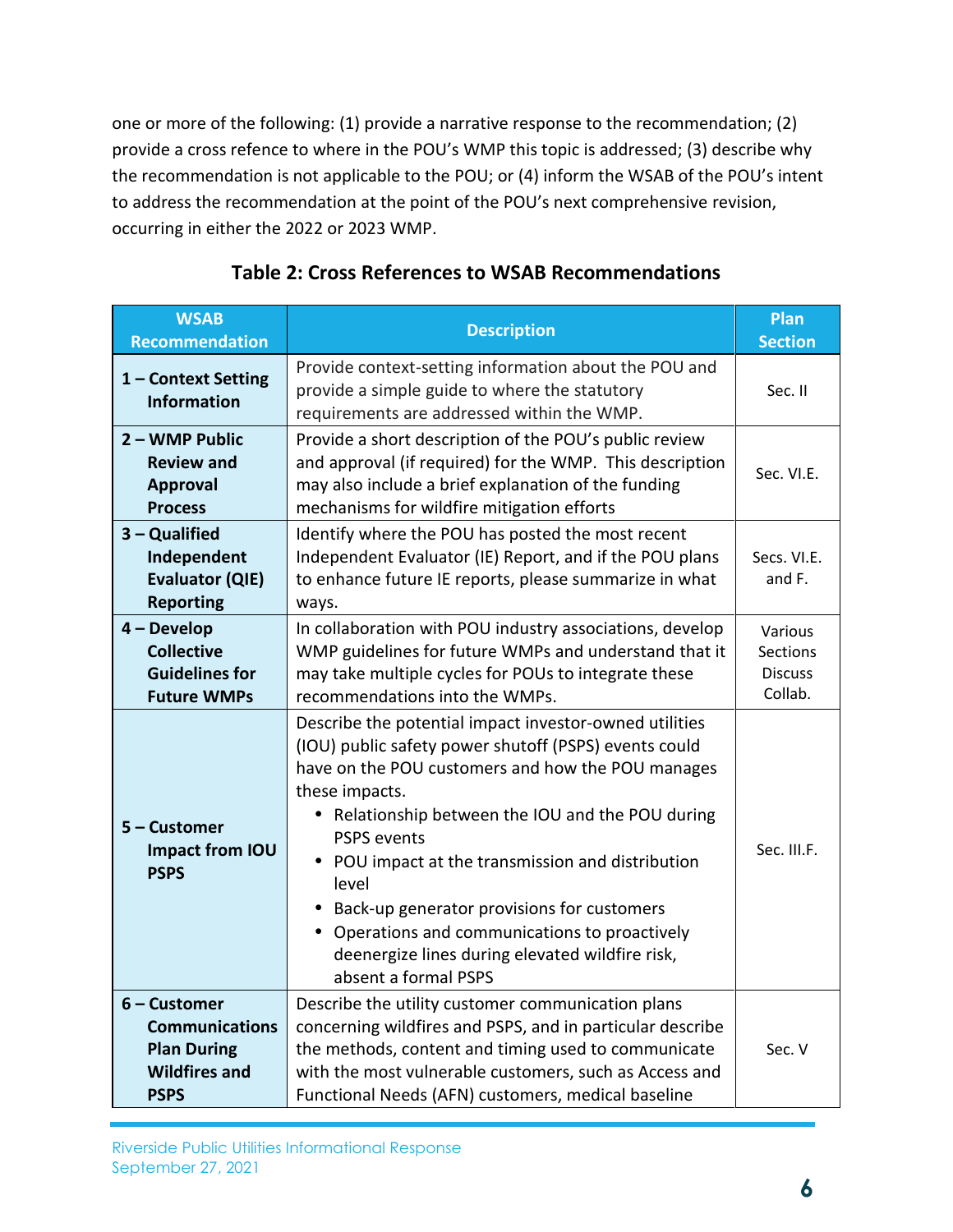| <b>WSAB</b><br><b>Recommendation</b>                                                    | <b>Description</b>                                                                                                                                                                                                                                                                                                                                                                                                                                                                                                                                                                                                                                                                                                                                                                                                                                                                                      | Plan<br><b>Section</b>    |
|-----------------------------------------------------------------------------------------|---------------------------------------------------------------------------------------------------------------------------------------------------------------------------------------------------------------------------------------------------------------------------------------------------------------------------------------------------------------------------------------------------------------------------------------------------------------------------------------------------------------------------------------------------------------------------------------------------------------------------------------------------------------------------------------------------------------------------------------------------------------------------------------------------------------------------------------------------------------------------------------------------------|---------------------------|
|                                                                                         | customers, non-English speakers, and those at risk of<br>losing water or telecommunications service.                                                                                                                                                                                                                                                                                                                                                                                                                                                                                                                                                                                                                                                                                                                                                                                                    |                           |
| 7 - Grid Hardening<br>and Design                                                        | POU's system hardening and grid design programs,<br>including:<br>• The goals of the programs and the risks the<br>program is designed to mitigate.<br>• Assessment of essential facilities impacted by a<br><b>PSPS</b><br>• System hardening measures to prevent a PSPS of<br>those facilities                                                                                                                                                                                                                                                                                                                                                                                                                                                                                                                                                                                                        | Sec. III. and<br>Sec. IV. |
| 8 - System Patrols<br>and Inspections                                                   | Describe annual visual patrols on potentially impacted<br>circuits and the risks the POU is inspecting. Describe<br>whether and how system inspections lead to system<br>improvements. Describe line patrols before, during,<br>and/or after a critical fire weather event, such as a Red<br>Flag Warning with strong winds or following a fire that<br>burned in areas where electric facilities are or could<br>have been impacted.                                                                                                                                                                                                                                                                                                                                                                                                                                                                   | Sec. IV.                  |
| 9 - Identifying Risks                                                                   | Describe options considered by POU (including through<br>the joint efforts of the POU associations) to identify<br>previously unidentified risks that could lead to<br>catastrophic wildfires.                                                                                                                                                                                                                                                                                                                                                                                                                                                                                                                                                                                                                                                                                                          | Sec. III.                 |
| 10 - Identify Risks<br><b>Specific to</b><br><b>Electrical</b><br><b>Infrastructure</b> | Describe the particular wildfire risks associated with<br>system design and construction, such as topography and<br>location near the HFTZ areas of another utility's service<br>territory. Describe any G.O. 95 exempt assets and<br>possible updates to G.O. 95 that could facilitate more<br>resilient utility transmission and distribution assets.<br>• Are there design or construction issues related to<br>the utility's specific topography or geographic<br>location that the WSAB should be made aware?<br>How will the utility address risks associated with<br>facilities requiring power that abut a Tier 2 or Tier 3<br>HFTD?<br>How does the utility assess its risks associated with<br>system design and construction?<br>What design and construction standards has the<br>POU implemented beyond G.O. 95 or other<br>General Order standards related to design and<br>construction? | Sec. III. And<br>Sec. IV. |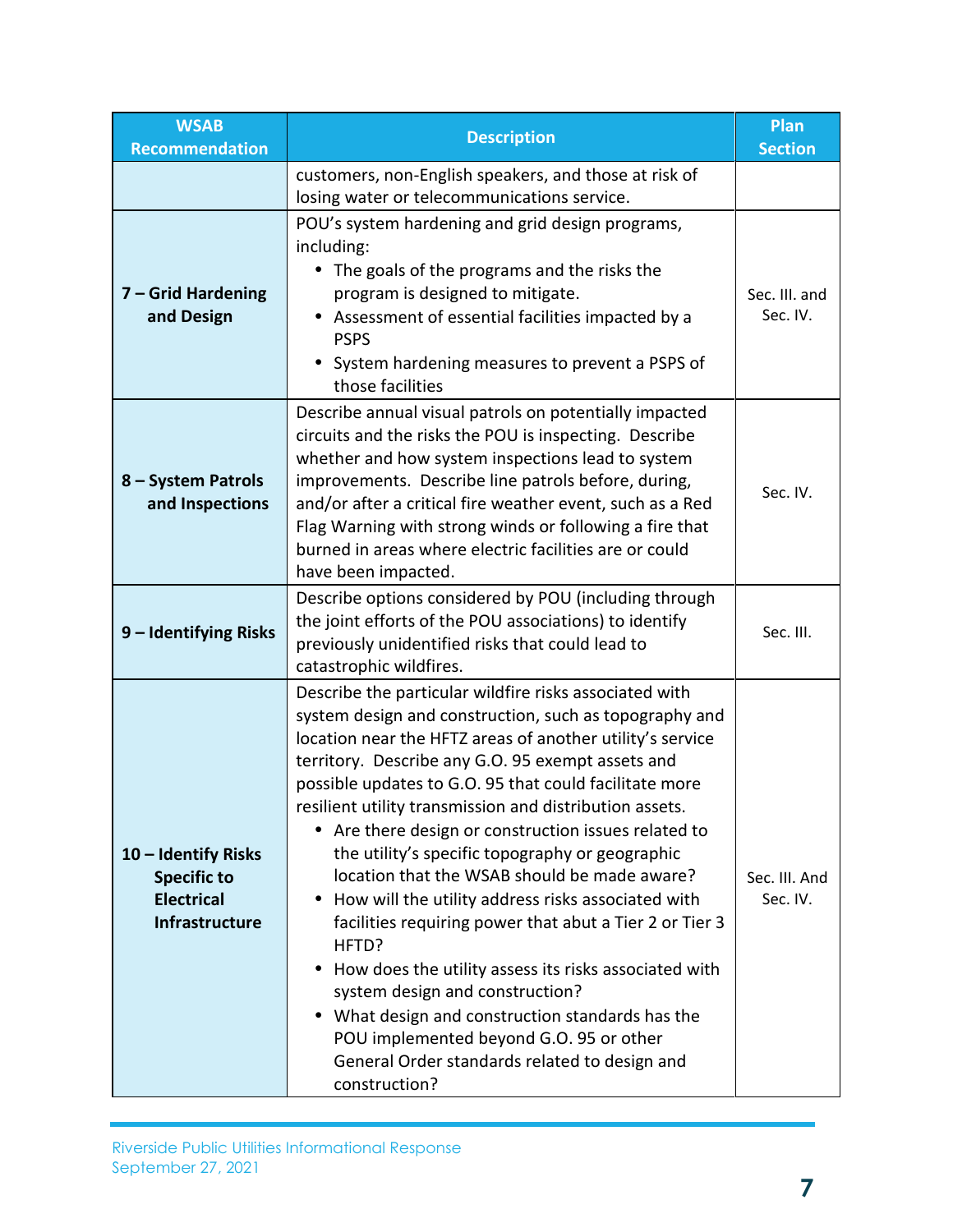| <b>WSAB</b><br><b>Recommendation</b>                                         | <b>Description</b>                                                                                                                                                                                                                                                                                                                                                                                                                                                                                                                                                                                                                                                                                                                                                                                                                                          | Plan<br><b>Section</b>     |
|------------------------------------------------------------------------------|-------------------------------------------------------------------------------------------------------------------------------------------------------------------------------------------------------------------------------------------------------------------------------------------------------------------------------------------------------------------------------------------------------------------------------------------------------------------------------------------------------------------------------------------------------------------------------------------------------------------------------------------------------------------------------------------------------------------------------------------------------------------------------------------------------------------------------------------------------------|----------------------------|
| $11 -$ Use of<br><b>Situational</b><br><b>Awareness</b><br><b>Technology</b> | Provide context-setting information on prevailing wind<br>directions and speeds, differentiated by season, and<br>average weather conditions by season. Describe how<br>and why situational awareness technology is installed<br>and where on the system.                                                                                                                                                                                                                                                                                                                                                                                                                                                                                                                                                                                                   | Sec. III.                  |
| 12 - Vegetation<br><b>Management</b>                                         | Describe treatment plans for all types of vegetation<br>associated with utility infrastructure, from the ground to<br>the sky, including vegetation above and below electrical<br>lines.<br>Describe the reasoning behind each treatment plan<br>$\bullet$<br>and the ecological impact of the treatment options<br>chosen.<br>Describe how vegetation management in the HFTZ<br>$\bullet$<br>or Fire Threat Zones differs from other areas,<br>including within private property and urban<br>landscaping.<br>• Describe any enhanced vegetation management<br>that goes beyond the minimum G.O. 95 standard.<br>• A list of native and non-native species in the POU's<br>Service Territory and describe how treatment<br>methods vary.<br>Describe how the POU tracks new vegetation<br>growth in areas that have previously been cleared<br>or treated. | See<br>Response<br>Matrix* |
| 13 - Qualifications<br>of Vegetation<br><b>Management</b><br><b>Staff</b>    | List the qualifications of any experts relied upon, such as<br>scientific experts in ecology, fire ecology, fire behavior,<br>geology, and meteorology. Specify the level of expertise<br>of the POU staff that manages the contractors<br>performing vegetation management. Describe measures<br>each POU takes to ensure that POU staff and<br>contractors comply with or verify compliance with<br>Cal/OSHA standards on Minimum Approach Distances<br>(MAD).                                                                                                                                                                                                                                                                                                                                                                                            | To Be<br>Determined        |
| 14 - Enhanced<br><b>Approaches to</b><br>Vegetation<br><b>Management</b>     | Describe whether the POU has considered innovative<br>and alternative approaches to vegetation management.                                                                                                                                                                                                                                                                                                                                                                                                                                                                                                                                                                                                                                                                                                                                                  | See<br>Response<br>Matrix* |

### A. Plan Structure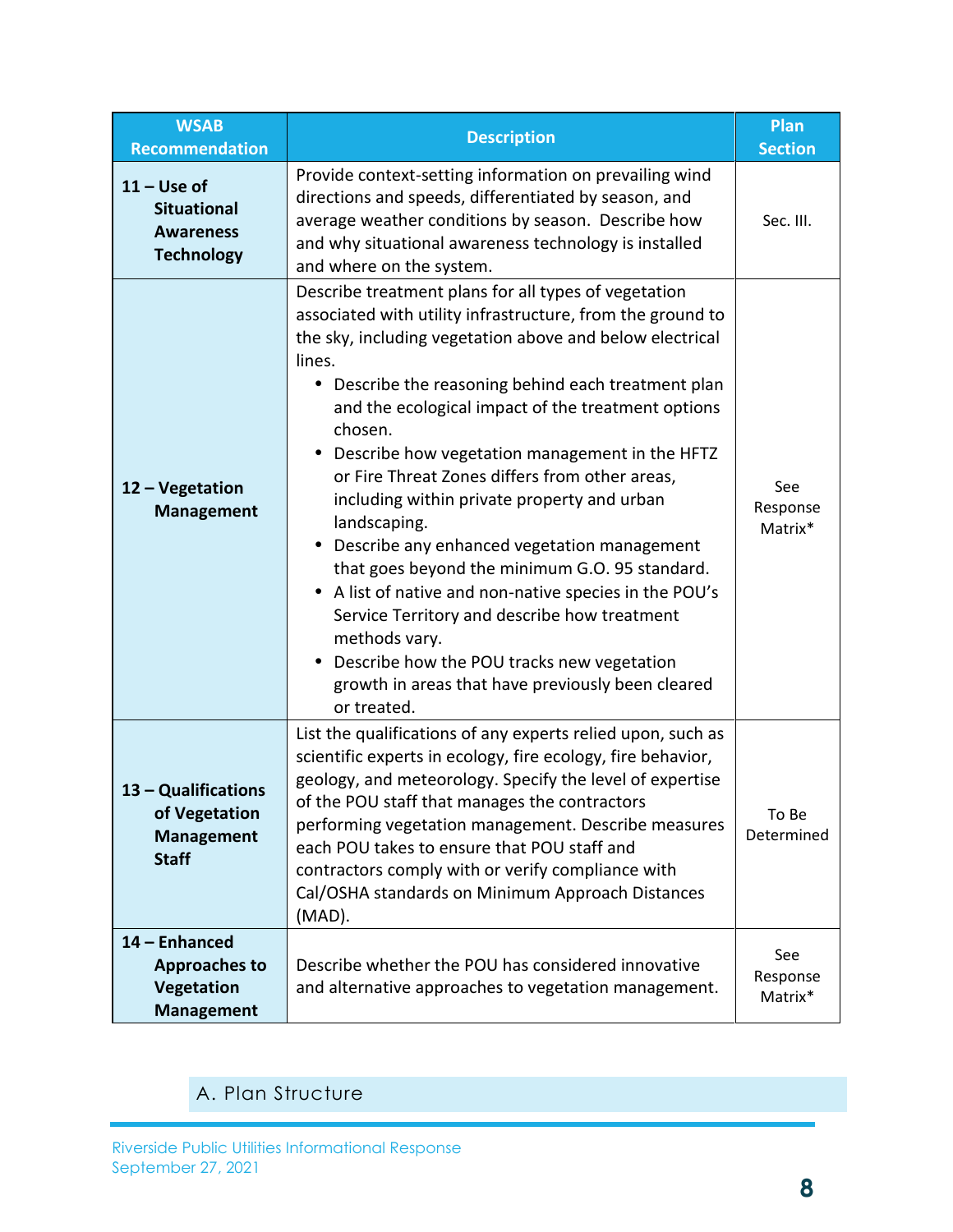**WSAB Recommendation #1:** Provide context-setting information about the POU and provide a simple guide to where the statutory requirements are addressed within the WMP.

*POU Response:* See Sections II and III above.

**WSAB Recommendation #2:** Provide a short description of the POU's public review and approval (if required) for the WMP. This description may also include a brief explanation of the funding mechanisms for wildfire mitigation efforts.

*POU Response:* RPU's WMP is presented to the public during public meetings to the RPU's Board of Public Utilities and Riverside's City Council. The Board reviews the WMP and receives comments from the public. If the Board approves of the plan, it will recommend that the City Council approve the WMP and direct staff to submit it to the Wildfire Safety Advisory Board (WSAB). The City Council considers the WMP, also at a public meeting, and receives comments from the public. If approved by the City Council, RPU will then submit the plan to the WSAB.

**WSAB Recommendation #3:** Identify where the POU has posted the most recent Independent Evaluator (IE) Report and if your POU plans to enhance future IE reports, please summarize in what ways.

*POU Response:* RPU's WMP has not received a final evaluation report from an Independent Evaluator. RPU will be retaining an IE to review the 2021 WMP. Once the IE prepares its final report and presents it at RPU's Board and City Council, it will be posted on RPU's website at: [http://www.riversidepublicutilities.com/about-rpu/safety](http://www.riversidepublicutilities.com/about-rpu/safety-power-shutoff.asp)[power-shutoff.asp](http://www.riversidepublicutilities.com/about-rpu/safety-power-shutoff.asp)

**WSAB Recommendation #4:** Develop, in collaboration with POU industry associations, WMP guidelines for future WMPs, understanding that it may take multiple cycles for POUs to integrate these recommendations into the WMPs.

*POU Response:* This document is intended to include, as appropriate, responses to the recommendations in the WSAB's Guidance Advisory Opinion for the POUs' 2021 WMP. This document also represents the combined effort of the POU industry associations to further the development of a template to respond to the WSAB's Guidance Advisory Opinion in a future reporting WMP cycle.

### B. Customer Impacts

**WSAB Recommendation #5:** Describe the potential impact investor-owned utilities (IOU) public safety power shutoff (PSPS) events could have on POU customers and how the POU manages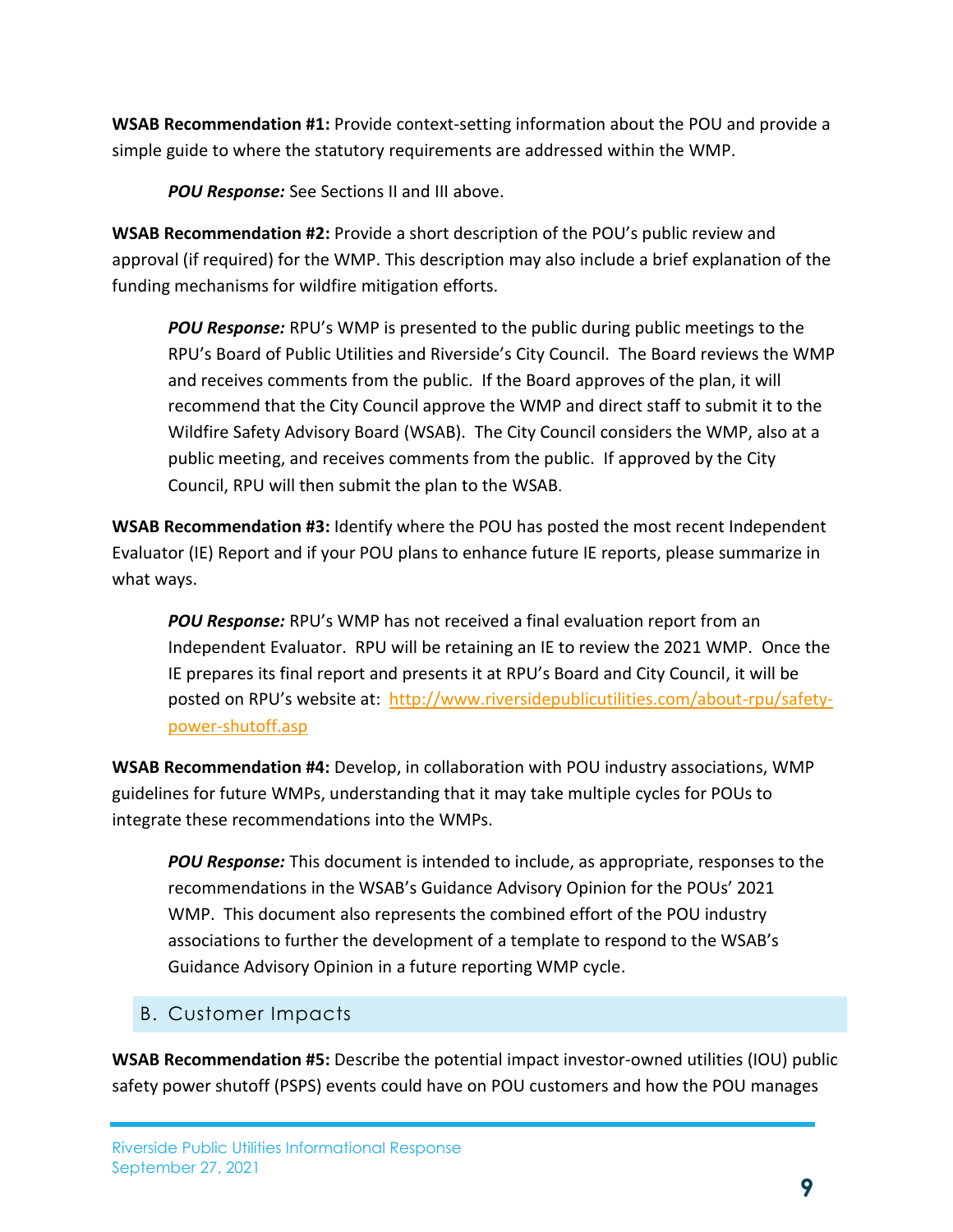these impacts. For POUs that are also balancing authorities, describe the criteria for wildfire related de-energizations. Responses shall only provide aggregated information that does not provide customer-specific information or other potentially sensitive data.

*POU Response:* RPU's customers may be impacted by the PSPS events ordered by SCE. The majority (97%) of the electricity served to the community flows through a single point of interconnection to the bulk electric system located at Southern California Edison's (SCE) Vista Substation. Seven 69kV transmission lines from the Vista Substation connect to RPU's distribution system, of which three traverse a Tier 2 fire hazard area.

SCE, as part of a Public Safety Power Shutoffs (PSPS), could turn off some or all the 69kV transmission lines providing electricity to RPU and the City of Riverside. RPU's internal generation includes two natural gas generation facilities (Riverside Energy Resource Center and Springs Generation) and a small solar photovoltaic system with a combined capacity of 280 MWs. Internal generation would only support a small portion of RPU's customers if a PSPS event occurred, particularly during a high-heat, Santa Ana wind event. The result of a PSPS event on a portion or all of these transmission lines would be rotating outages for all of RPU's service territory.

The following provides responses to specific questions included in the WSAB's 2021 WSAB Guidance Advisory Opinion:

 What is the relationship between the IOU and the POU during PSPS events? *POU Response:* Seven transmission lines serving RPU's service territory have joint ownership between Southern California Edison and City of Riverside. The lines outside of the service territory are owned and maintained by SCE. Transmission lines could be de-energized during a PSPS event which can limit the capacity to serve RPU's load. RPU maintains communication with SCE during events that could warrant a PSPS in the local area in and around these transmission lines.

Additionally, a small number of Riverside residences are served by SCE. These customers may be subject to PSPS by SCE.

### Does the POU receive advance notification?

*POU Response:* City of Riverside Market Operations monitors High Wind Warnings and SCE's PSPS notifications. A PSPS events working group email has been established internal to the City of Riverside to inform of potential shutoff that will affect RPU. Additionally, SCE provides advance notification to RPU if any of its facilities may be affected by a PSPS. Most of the facilities are water wellheads operated by RPU's water utility division. If a PSPS event were to occur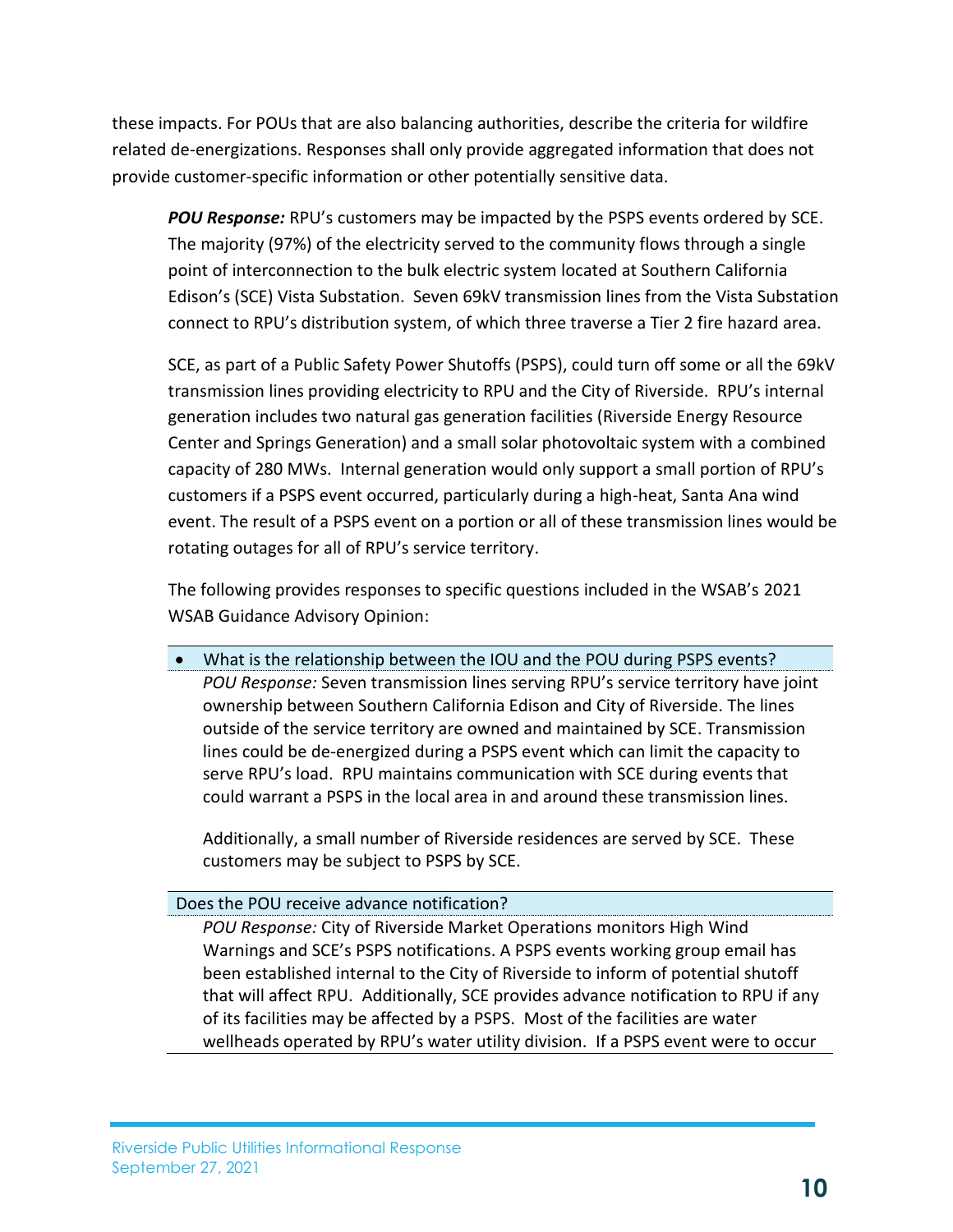on the transmission lines feeding RPU, RPU's Grid Operations would be notified, as would RPU's communications and management teams.

RPU does not receive notifications of PSPS events that may affect the small number of residents on SCE's distribution system.

• Is the POU affected at the transmission or distribution level? *POU Response:* Impacts to RPU are primarily at a transmission level. Only a few residents received electricity service by SCE and through its distribution system.

#### • Is the POU implementing a mitigation strategy for IOU PSPS?

*POU Response:* Yes. RPU will implement a strategy for rotating outages within its service territory and has a comprehensive customer communications strategy. All internal generation operated by RPU will need to operate to support customers. Critical facilities such as hospitals and medical offices will be prioritized for electricity services to the extent possible.

RPU will maintain communications with SCE's operations center and work closely with SCE to minimize the duration of any such events, including providing utility support to inspect the area around the transmission lines until the lines can be re-energized.

 Does the POU have its own permanent or temporary generation, (or customer provision of same) allowing it to withstand an IOU PSPS? *POU Response:* RPU has its own permanent generation allowing it to withstand SCE PSPS events during certain times of the year. During much of the summer and especially during extreme heat events, internal generation will not be able to supply all customer load, and RPU will have to resort to rotating outages or de-

energization of a portion of its service territory.

Does the POU distribute back-up generators to customers?

*POU Response:* RPU maintains a limited supply of back-up generators for customers that may be experiences a power outage. These back-up generators are able to assist a small number of customers. They would not be sufficient to support the service territory during an outage that results from SCE's deenergization of the transmission lines from the Vista Substation.

 Does the POU deenergize their own lines when a wildfire threat looms, even if it is not labelled a PSPS?

*POU Response:* RPU does not currently have plans to de-energize any of the lines when wildfire threat looms. RPU is developing a system that would gather weather data from locally installed sites and initiate non-reclosing operations on circuits within high fire threat areas.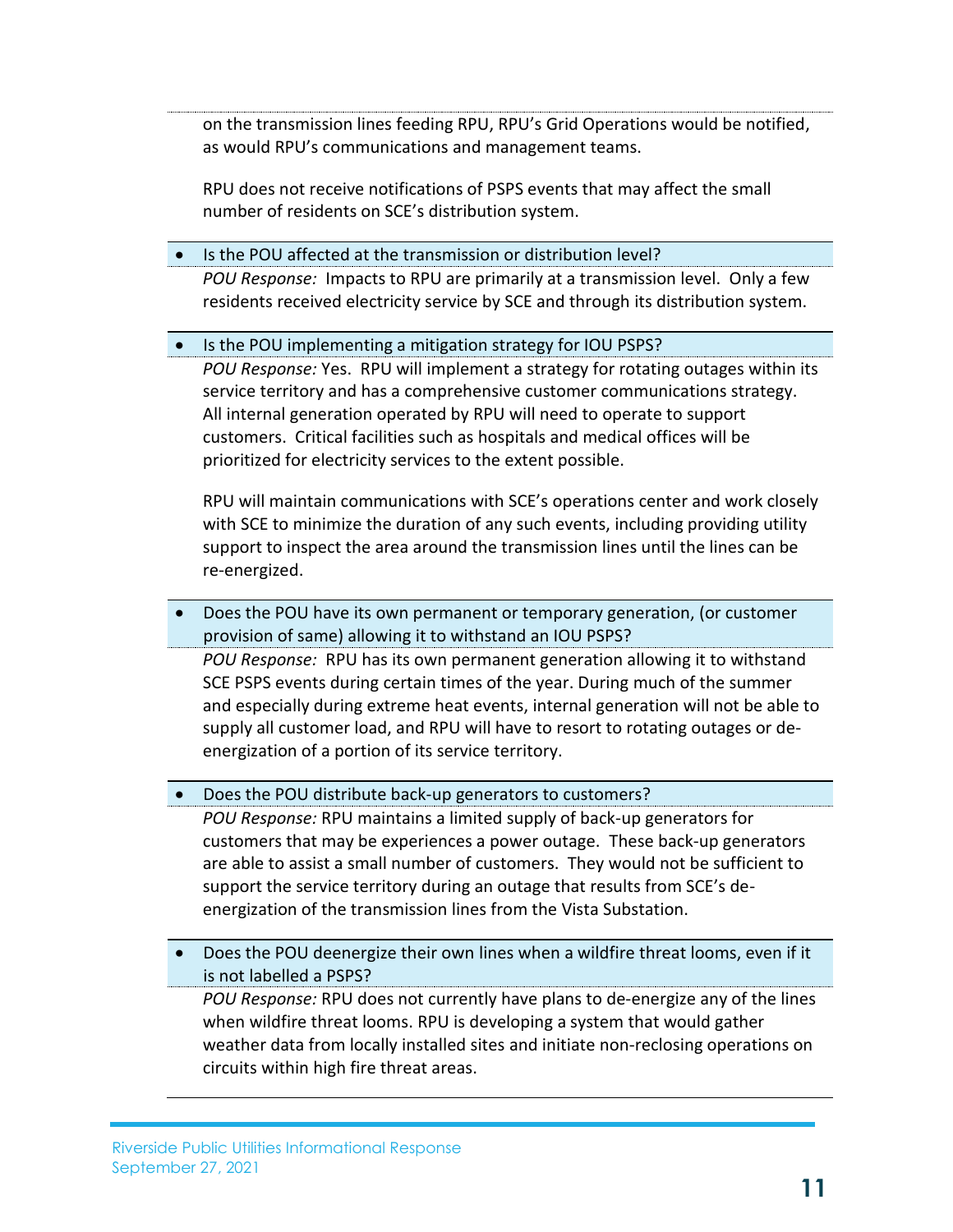- In the above instance, what customer communication takes place? *POU Response:* RPU has outlined its customer communication plan in its WMP. During an outage event, RPU utilizes several tools, including posting information on its website and using social media. Additionally, RPU can also notify customers of outage information through email and through text messaging. For longer duration outages or for at-risk customers, RPU can call customers or go to their homes.
- Is the POU a Balancing Authority Area? If yes, describe any applicable criteria for wildfire related de-energization.

*POU Response:* RPU is not a Balancing Authority area.

**WSAB Recommendation #6:** Describe the utility customer communication plans with respect to wildfires and PSPS, and in particular describe the methods, content and timing used to communicate with the most vulnerable customers, such as Access and Functional Needs (AFN) customers, medical baseline customers, non-English speakers, and those at risk of losing water or telecommunications service.

*POU Response:* Several of Riverside's urbanized areas are adjacent to elevated fire risk districts. These urbanized areas include residential single-family housing, apartments, medical services, retail shopping and restaurants, schools, industrial zones, mixed-zones, and parks. Within these urban uses are critical care customers, customers with minimal access to the internet or other communication, and medical and other critical facilities for emergency response. RPU maintains a database of all critical care customers, individuals who rely on life supporting machines, and will confirm they have assistance in case of an emergency. RPU's Utilicare customers that have medical devices or other care that is dependent on electricity will also be directly contacted, either by phone or, if RPU is unable to reach them by phone, in-person. The customers will be provided with information on the outage, its expected duration, and the options they have available to them through emergency services or through some level of backup generation if it is available.

RPU also works closely with the City's emergency responders to ensure that there is communication within our communities in the event of a wildfire or loss of power. In riverbottoms and other undeveloped areas, there are scattered homeless that must be evacuated during a wildfire or similar emergency.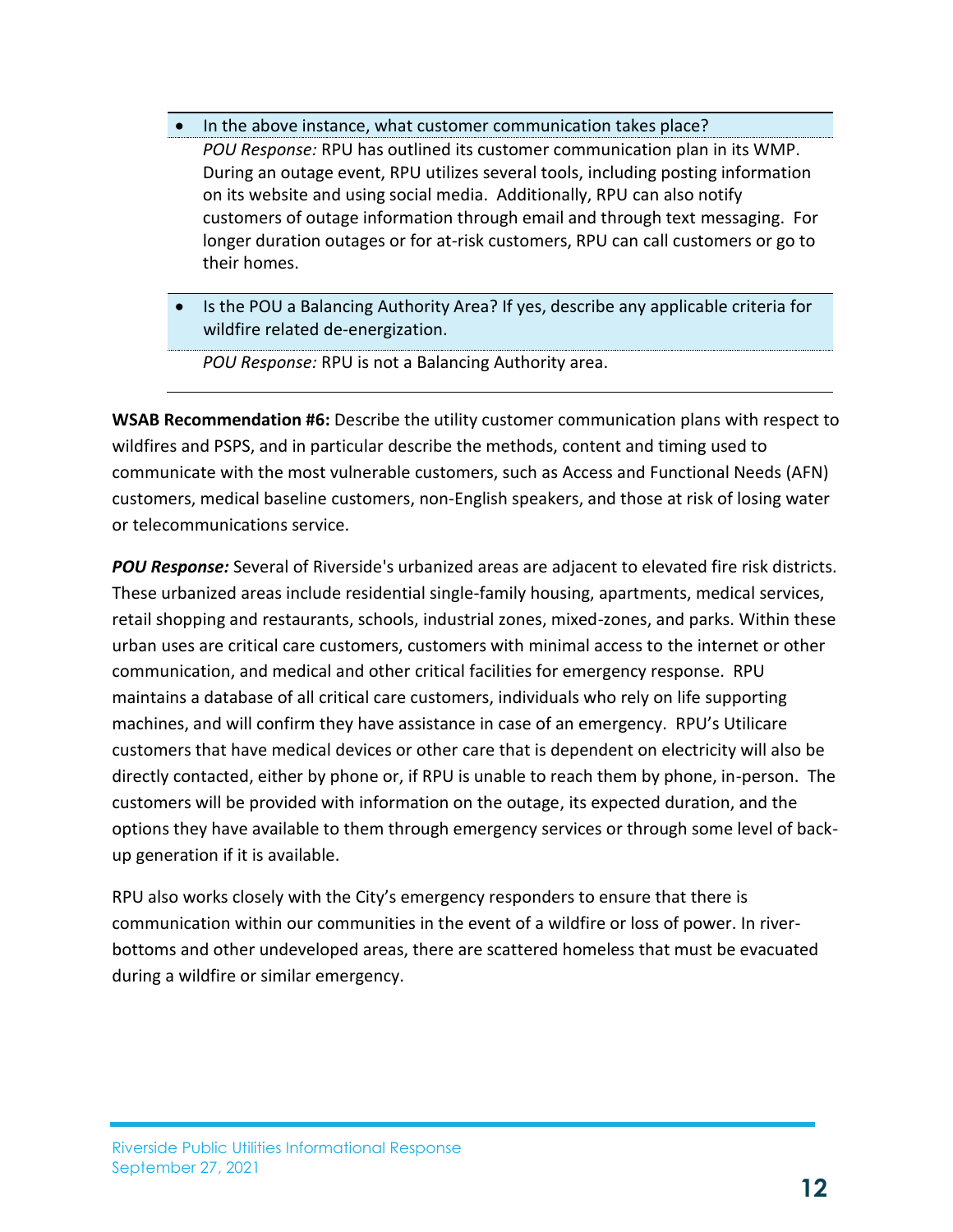### C. The Grid

**WSAB Recommendation #7:** Provide details on each POU's system hardening and grid design programs, including: (1) the goals of the programs and the risk any particular program is designed to mitigate; (2) approach to PSPS mitigation and prevention; and (3) identify any resource shortages.

*POU Response:* RPU's approach to grid hardening is discussed in Section IV of RPU's 2021 WMP. RPU's efforts in this area reflect its investment in actions that maintain grid reliability in all situations, including prevention of equipment failure or from outside factors negatively affecting the grid system. The following provides responses to specific questions included in the WSAB's 2021 WSAB Guidance Advisory Opinion:

 Does the POU perform a circuit-by-circuit analysis to identify essential facilities (and whether they have back-up power) like hospitals, communication centers, and community resource centers?

*POU Response:* RPU has identified critical and essential facilities located on each circuit. These facilities include but are not limited to hospitals, communication centers, and community resource centers. RPU's Outage Management and Reporting (OMAR) system includes this information in every outage report so that critical customers can be notified in the event of a prolonged outage.

Protocols have been established that include communication with other emergency response and safety entities such as the Police, Fire, and Public Works Departments in the City.

RPU has not documented if these facilities have back-up power onsite.

 Does the POU assess system hardening measures that could be installed to prevent PSPS for those facilities?

*POU Response:* RPU does not pre-emptively de-energize (enact a PSPS) its lines. System hardening measures are addressed during annual inspections and maintenance of electrical infrastructure when there is a risk identified at a particular location.

 For POUs that power water utilities or supply water themselves, if that water is used for drinking and firefighting, are certain projects being undertaken to harden the system for water delivery purposes?

*POU Response:* Yes. RPU's Water Division is taking steps to ensure that back-up power is available at its facilities where needed. In particular, back-up diesel generators as well as battery-energy storage and solar are being installed at facilities located in high fire threat districts outside the City in SCE service territory.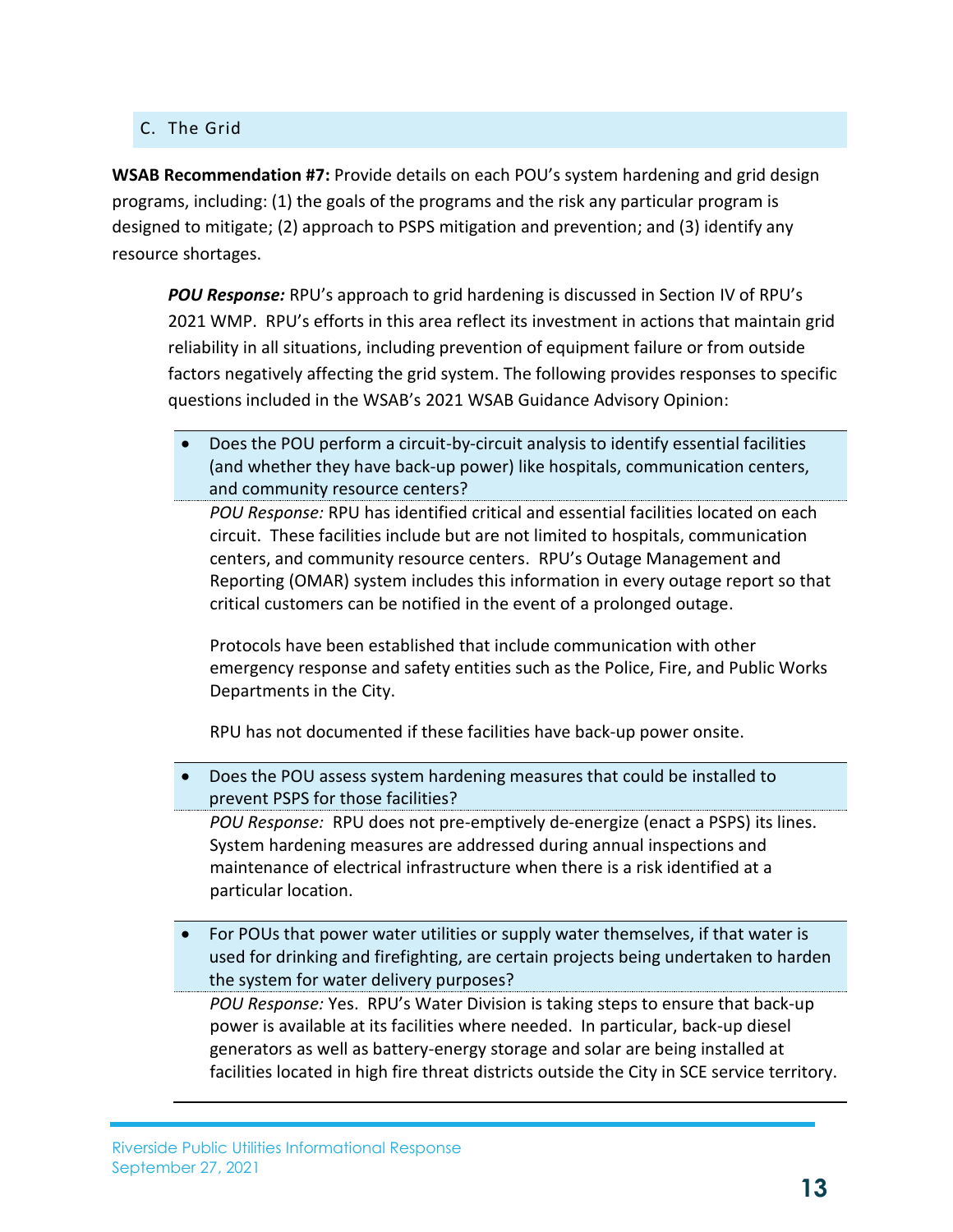- Are the majority installed by the customers themselves or the utility? *POU Response:* The utility has installed back-up generation at its facilities. RPU also provides a limited amount of back-up generation to critical care customers. Back-up generation at non-utility facilities is provided by the customers.
- Can the utility sectionalize in a localized fashion? *POU Response:* RPU is able to sectionalize its distribution circuits system-wide. The equipment is used in circuit protection or load transferring regardless of the reason for the outage and will be used should de-energization be necessary.

**WSAB Recommendation #8:** Describe annual visual patrols on potentially impacted circuits and the risks the POU is inspecting for. Describe whether and how system inspections lead to system improvements. Describe line patrols before, during, and/or after a critical fire weather event, such as a Red Flag Warning with strong winds or following a fire that burned in areas where electric facilities are or could have been impacted.

*POU Response:* RPU meets the inspection requirements provided in CPUC GO 165 and CPUC GO 95, Rule 18. Distribution circuits are patrolled once a year by field personnel. RPU performs detailed inspection every five years and intrusively inspects wood poles after 20 years of service. If a pole passes intrusive inspection, it will be scheduled for another intrusive inspection every 10 years thereafter. Patrols are not currently being conducted before, during, or after critical fire weather events, such as a Red Flag Warning with strong winds. In collaboration with Riverside Fire Department, RPU patrols facilities that have been impacted by fire and will not restore service until the area is fully patrolled and given an all-clear from ground crews and emergency personnel.

**WSAB Recommendation #9:** Describe options considered by POU (including through the joint efforts of the POU associations) to identify previously unidentified risks that could lead to catastrophic wildfires.

*POU Response:* RPU participates in a variety of joint stakeholder efforts on the topic of wildfire. This allows staff to engage in peer-learning and identification of best practices to prevent or mitigate risks that could lead to catastrophic wildfire.

#### D. Risk Assessment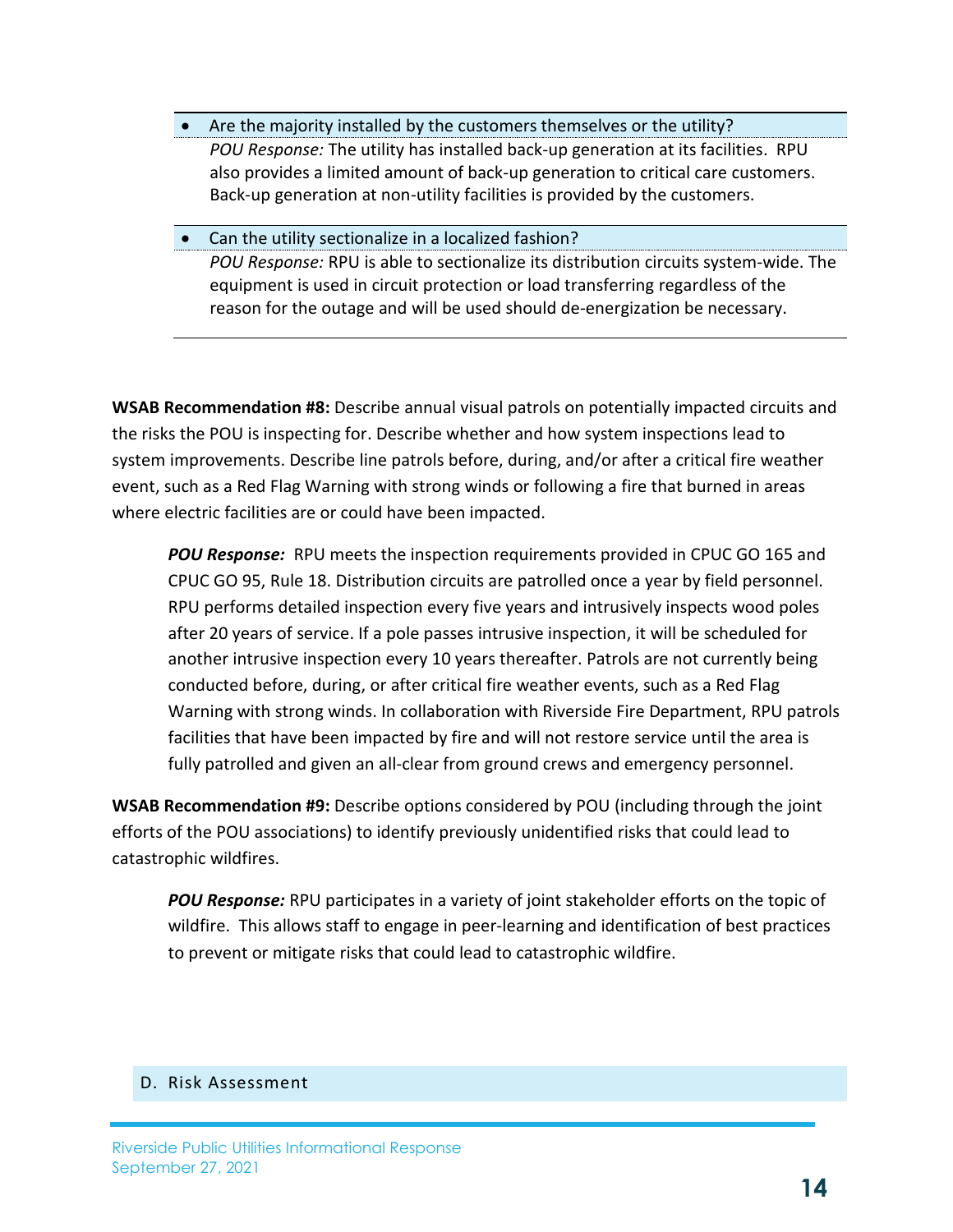**WSAB Recommendation #10:** Describe the particular wildfire risks associated with system design and construction such as topography and location near the HFTD areas of another utility's service territory. Describe any G.O. 95 exempt assets and possible updates to G.O. 95 that could facilitate more resilient utility transmission and distribution assets.

*POU Response:* RPU's assessment of wildfire risks is discussed in Section III of its 2021 WMP. RPU's service territory is 81.5 square miles. RPU has identified areas in the City that are HFTD as well as areas with wildland/urban interface and intermix areas. Almost 14% of the land area in the City is considered a wildland urban interface, and slightly more than 8% of the urbanized land area mixes with wildland areas. These areas are also at greater risk, due to wildfire in adjacent to or having urban area mixes with wildlands areas. The major urban/rural interface areas of high-fire risk include Mount Rubidoux, the Santa Ana River Basin, Lake Hills, Mockingbird Canyon/Monroe Hills, Sycamore Canyon, Box Springs Mountain, and La Sierra/Norco Hills.

The following provides responses to specific questions included in the WSAB's 2021 WSAB Guidance Advisory Opinion:

 Are there design or construction issues related to the utility's specific topography or geographic location that the Board should be aware of? How will the utility address risks associated with facilities requiring power that abut a Tier 2 or Tier 3 HFTD? How does the utility assess its risks associated with system design and construction? What design and construction standards has the POU implemented that go beyond G.O. 95 or other General Order standards related to design and construction? *POU Response:* RPU's electric facilities are designed and constructed to meet and exceed requirements from relevant federal, state, and industry standards. RPU uses CPUC General Order (GO) 95 as a key standard for design and construction standards for overhead facilities. RPU meets or exceeds all standards set forth in GO 95. Furthermore, RPU also considers minimum requirements set forth in the National Electric Safety Code (NESC) when applicable standards are not available or detailed in GO 95.

The vast majority of RPU's distribution and transmission system is located outside of the HFTDs. While most of the distribution system in HFTDs is developed, urbanized areas, there are a small number of facilities that are located in natural park areas and along the Santa Ana River. Facilities in these two areas, neither of which are forested, are habitat protection areas that limit vegetation clearance activities. To mitigate this situation, RPU works closely with the Riverside Fire Department to address vegetation if there is a fire threat, and clearances are allowed and will mitigate the threat that a wildfire will spread.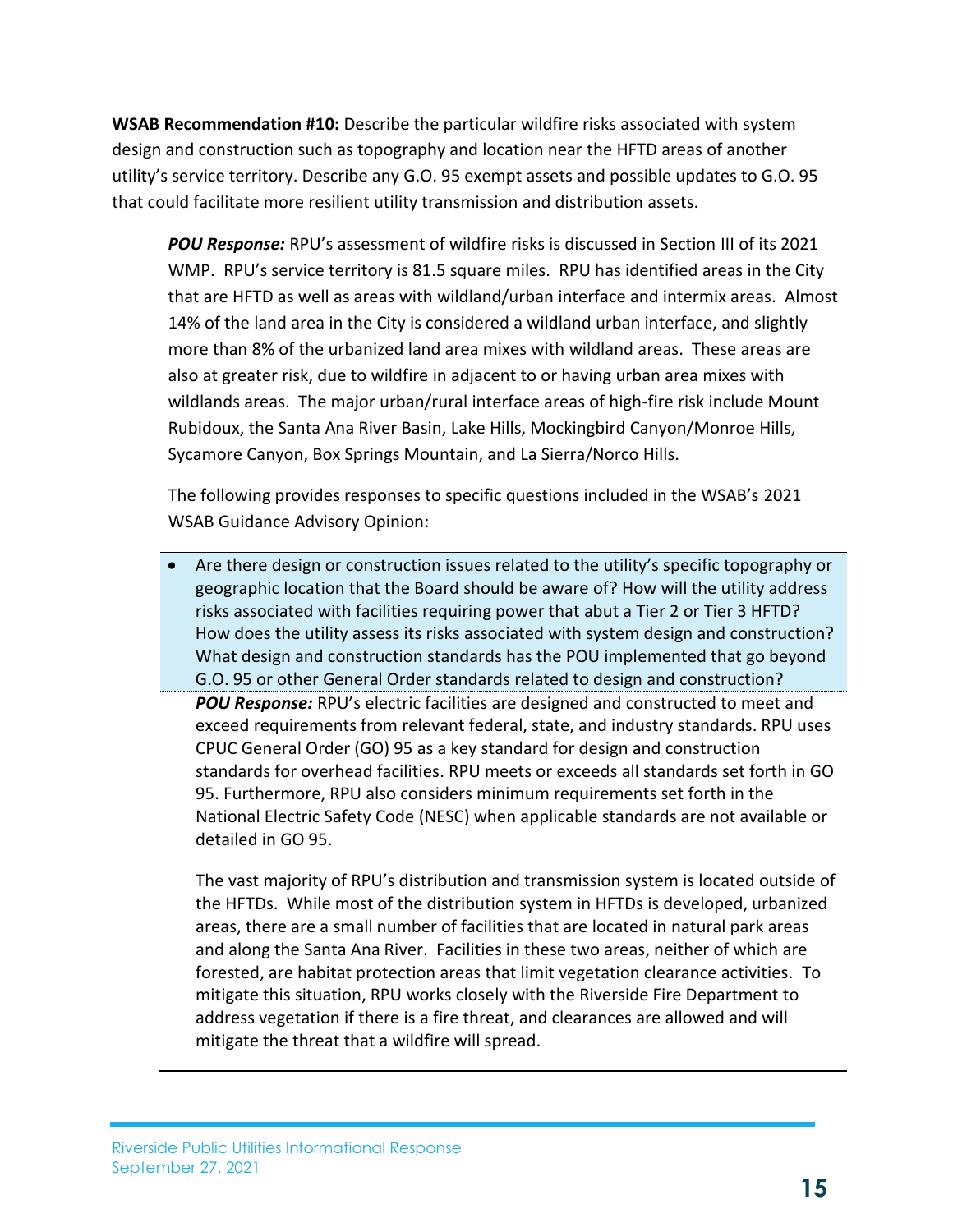### E. SITUATIONAL AWARENESS TECHNOLOGY

**WSAB Recommendation #11:** Provide context-setting information about the prevailing wind directions and speeds, differentiated by season, along with average weather conditions by season. Describe how and why situational awareness technology is installed, and where on the system. Describe the decision-making process regarding the installation of situational awareness technology, including constraints such as budgets, availability of equipment, knowledge to effectively deploy, or qualified personnel to install and monitor effectively. Identify any other agencies, utilities, or fire professionals that the data from these devices is shared with.

*POU Response:* RPU monitors current and forecasted weather data from a variety of sources, including:

- United States National Weather Service (NWS)
- United States Forest Service Wildland Fire Assessment System
- National Fire Danger Rating System
- National Interagency Fire Center Predictive Services for Northern and Southern California
- The Weather Channel
- Substations equipped with weather monitoring, specifically observe wind speeds and temperature

RPU assigns one of two operating conditions based on the relevant weather data and knowledge of local conditions:

- 1. Normal: During normal conditions, no changes are made to operations or work policy.
- 2. Red Flag: If the National Weather Service declares a Red Flag Warning for any portion of RPU's service territory, the Grid Control Center (GCC) shall monitor NWS or other sources to determine when Red Flag Warnings are issued that include the City of Riverside. GCC will issue a red flag warning alert using the "PU-Red Flag Notification." GCC will review the circuit maps on the attached list of circuits to determine if the circuits are in normal configuration or if the overhead portions in the elevated or extreme fire threat districts have been transferred to other circuits. On-duty electric troubleshooters will be notified and assigned to conduct patrols of overhead facilities in elevated or extreme fire threat areas. An electric service crew will be notified and assigned to clear any palm frond or debris from overhead lines in elevated or extreme fire threat districts. Electric crews will be assigned to correct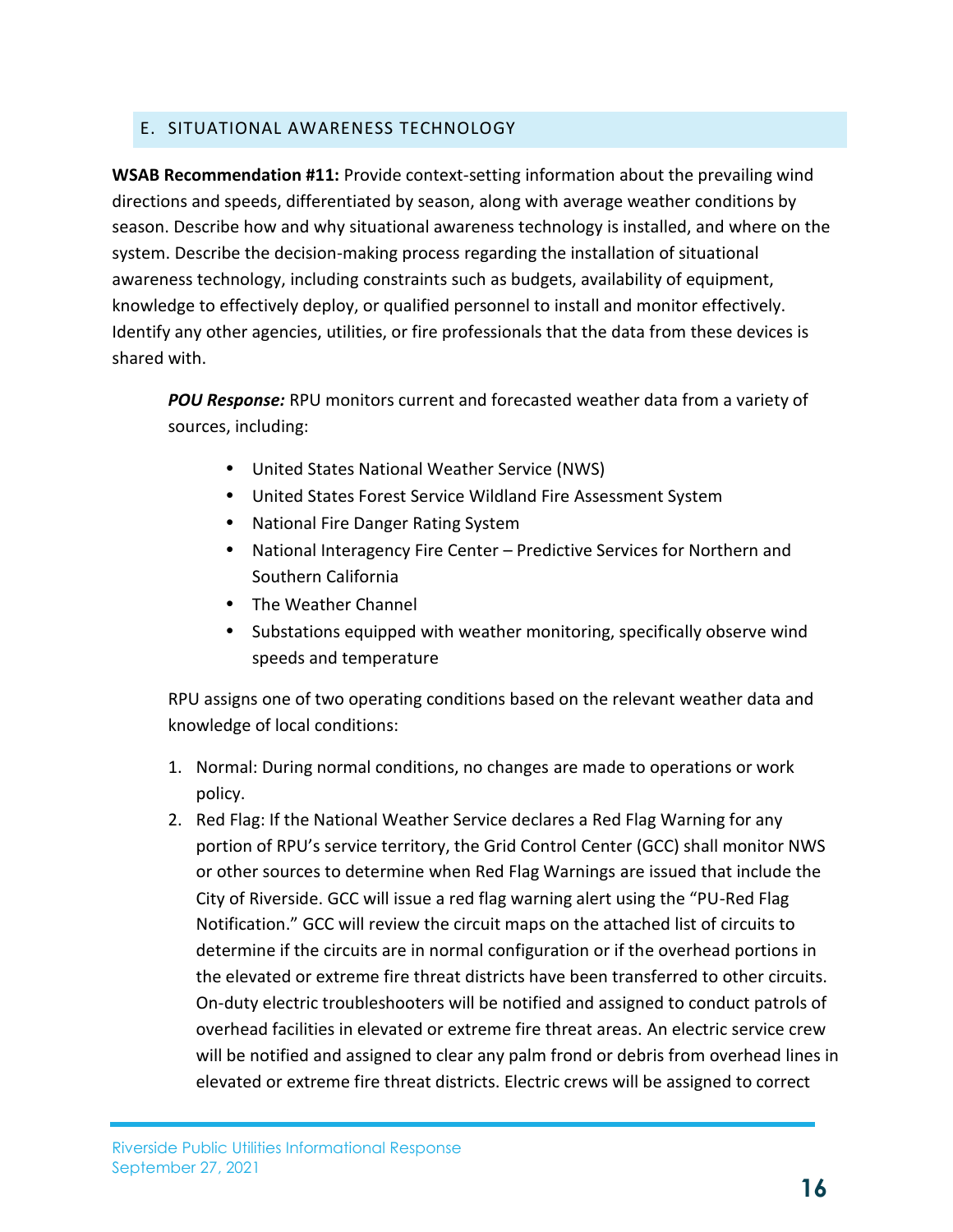any deficiencies on overhead facilities in elevated or extreme fire threat districts identified by the troubleshooter during patrol.

### F. VEGETATION MANAGEMENT

**WSAB Recommendation #12:** Describe treatment plans for all types of vegetation associated with utility infrastructure, from the ground to the sky, which includes vegetation above and below electrical lines.

*POU Response:* RPU's vegetation management program is discussed in Section IV of RPU's WMP. RPU meets or exceeds the minimum industry standard vegetation management practices. For both transmission and distribution level facilities, RPU meets: (1) Public Resources Code section 4292<sup>3</sup>; (2) Public Resources Code section 4293<sup>4</sup>; (3) GO 95 Rule 35 (as shown in the tables below); and (4) the GO Appendix E Guidelines to Rule 35. These standards require increased clearances in the High Fire-Threat District. The recommended time-of-trim guidelines do not establish a required standard but do provide useful guidance for utilities. RPU will use specific knowledge of growing conditions and tree species to determine the appropriate time of trim clearance in each unique circumstance. Full details of RPU's vegetation management efforts are described in RPU's WMP.

The following provides responses to specific questions included in the WSAB's 2021 WSAB Guidance Advisory Opinion:

 Describe the reasoning behind each treatment plan and the ecological impact of the treatment options chosen.

*POU Response:* All landscaping and natural vegetation is inspected up to four times per year to ensure vegetation in landscaped areas is safe and meets standards. When possible, landscaping is installed or replaced with vegetation that is appropriate for the location to reduce fire and outage risk.

l

<sup>3</sup> Public Resources Code Section 4192 states, "… any person that owns, controls, operates, or maintains any electrical transmission or distribution line upon any mountainous land, or forest-covered land, brush-covered land, or grass-covered land shall, during such times and in such areas as are determined to be necessary by the director or the agency which has primary responsibility for fire protection of such areas, maintain around and adjacent to any pole or tower which supports a switch, fuse, transformer, lightning arrester, line junction, or dead end or corner pole, a firebreak which consists of a clearing of not less than 10 feet in each direction from the outer circumference of such pole or tower…."

<sup>4</sup> Public Resources Code 4293 explicitly states, "… maintain a clearance of the respective distances which are specified in this section in all directions between all vegetation and all conductors which are carrying electric current: (a) For any line which is operating at 2,400 or more volts, but **less than 72,000 volts, four** feet."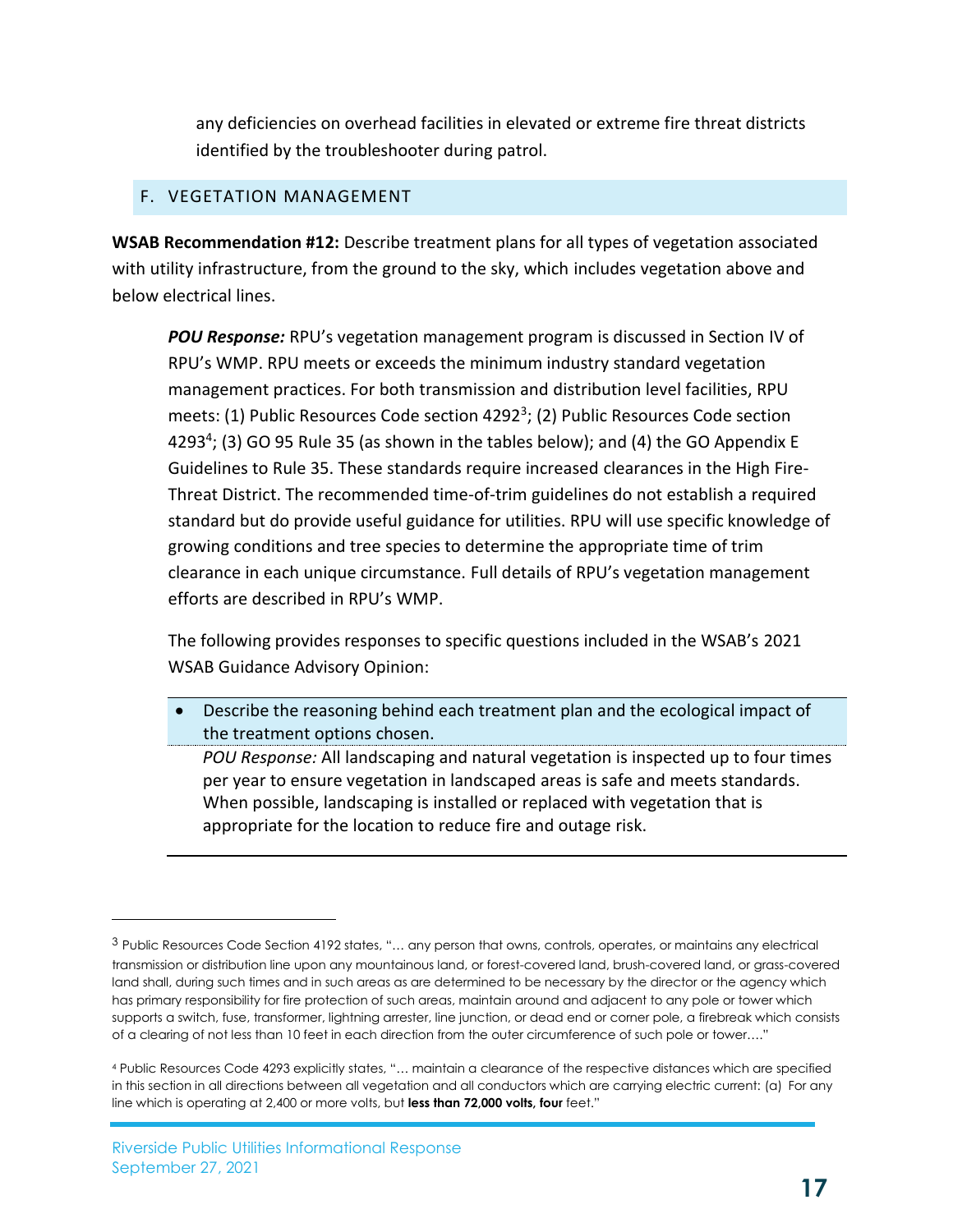Vendor converts removed material to mulch and then uses that on site to reduce weed growth. This also reduces the need to use herbicides.

 Describe how vegetation management in the HFTD or Fire Threat Zones differs from other areas, including within private property and urban landscaping. *POU Response:* RPU's HFTD zones are primarily wildlife habitat protected, and vegetation management is only allowed once a fire related incident occurs. Private property and urban landscaping are handled under the G. O. 95 line clearance regulations.

When working in the HFTD, RPU performs an evaluation of every individual tree that has the potential to strike overhead facilities if it were to fail on a yearly basis. RPU performs more frequent and detailed inspections of these particular trees. In cases where hazard trees (dead, dying, diseased, or leaning) could strike overhead facilities, RPU will work with the landowner to remove the tree or portion of the tree that poses a risk.

 Describe any enhanced vegetation management that goes beyond the minimum G.O. 95 standard.

*POU Response:* RPU's vegetation management considers G.O. 95 to be a minimum standard and goes beyond these standards when determined to be necessary to protect public health and safety.

Two specific actions RPU implements:

- In the Santa Ana River and Sycamore canyon area. When allowed, the line clearance is expanded to 25 ft.
- Vegetation and Tree trimming occur more frequently than the scheduled annual inspection. This typically occurs when there is increased risk of fire hazards or an increased number of outages due to contact with vegetation occurs during the year.
- A list of native and non-native species in the POU's Service Territory and describe how treatment methods vary.

*POU Response:* RPU is working on identifying this information for inclusion in its next WMP.

 Describe how the POU tracks new vegetation growth that occurs in areas that have previously been cleared or treated.